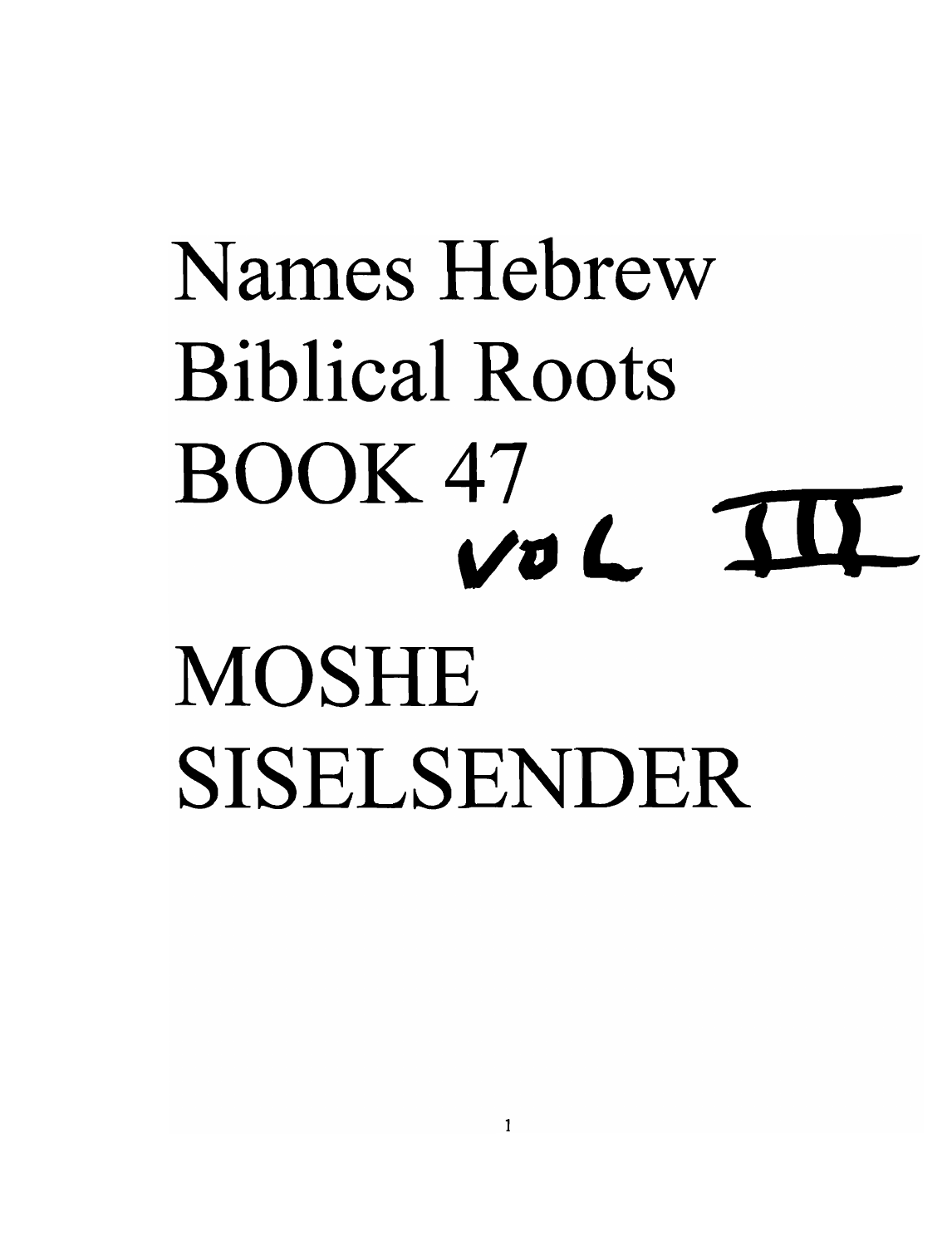Collective punishment

Israel in order to stop the wave of terrorist attacks must hold the village or neighborhood from where terrorists come responsible for the actions of all its residents. Not only must the family members of the terrorist be held responsible ;but all the members of his/her community.

The terrorist who strike shoot or stabs innocent Jews throw stones bombs at autos of innocent Jews, consider all Jews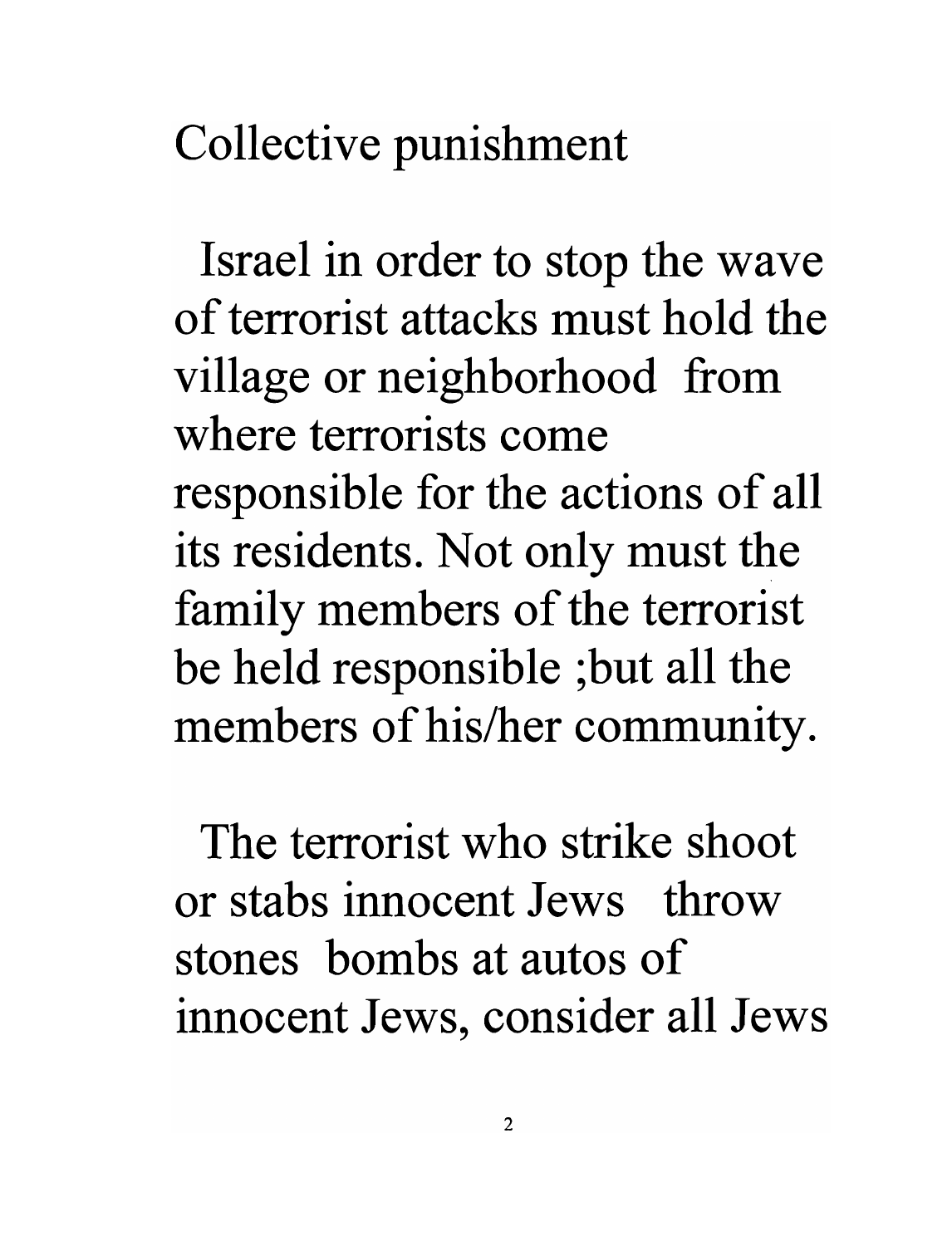## responsible for the sin of being a Jew and living in Israel. **This is collective punishment.**

# **What is good for the goose is good for the gender.**

We are not stabbing or shooting the members of the family of the terrorist, or the members of his community. We are putting them on notice that everyone is responsible for everyone else. No one can shrug his responsibility. No one can say like Cain in the Genesis "I am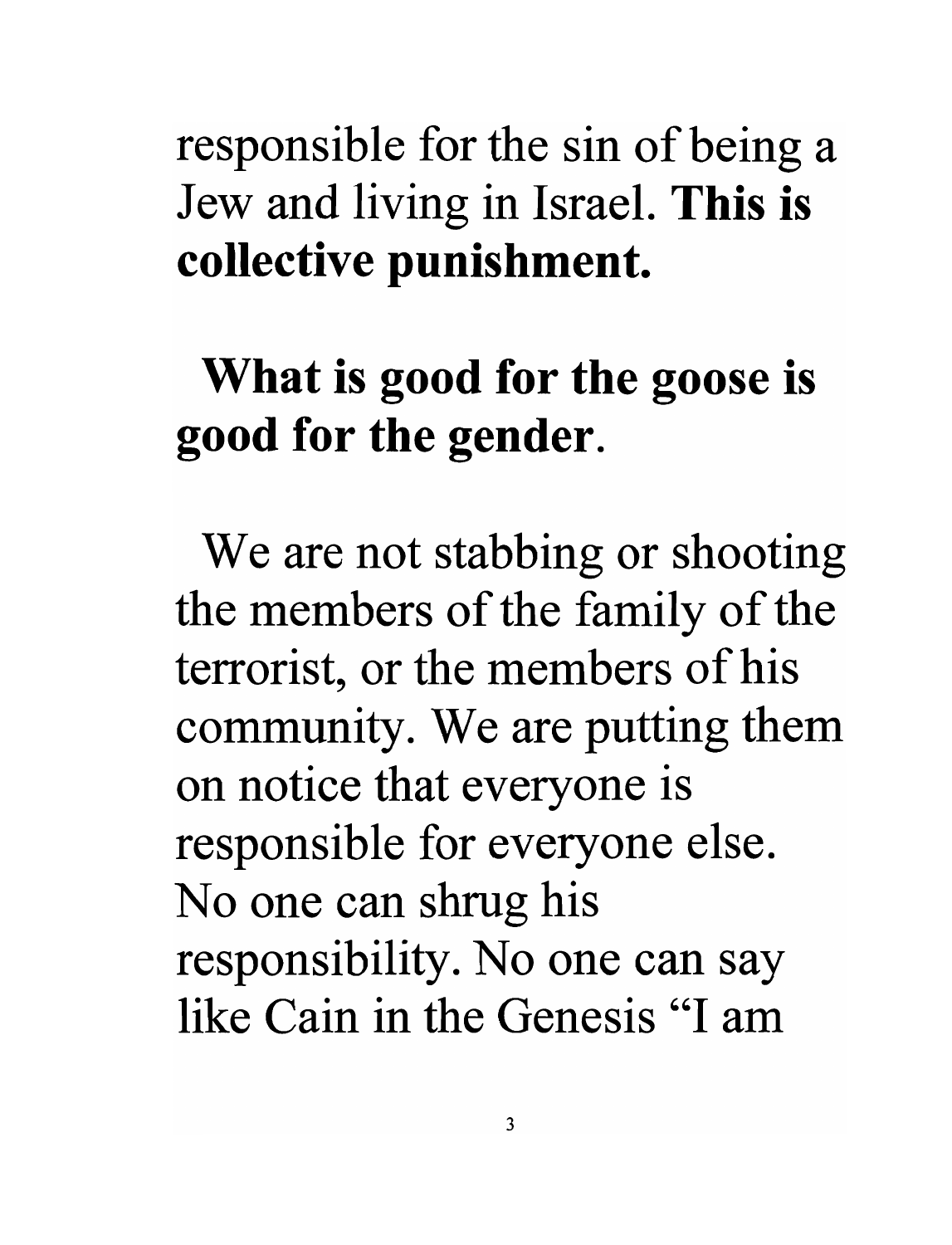not my brother's keeper" Genesis 4:9 God replied "the blood of your brother is crying from the earth *e*genesis 4:10

So too, when the Arab community realizes that everyone is responsible for every one else they will be the police men to ensure that there be no more terrorist attacks.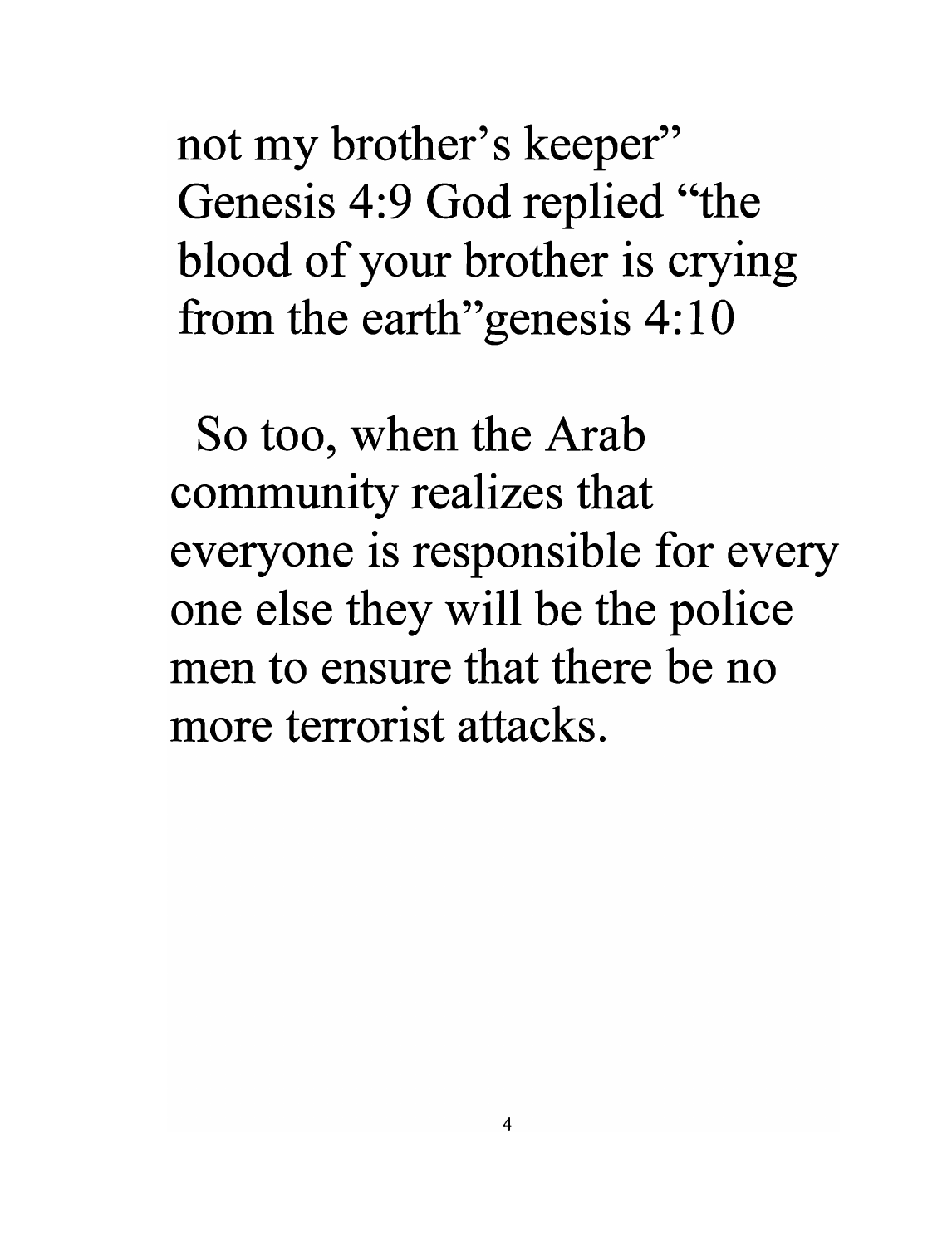# THOMAS

# SPLIT TH

# OMAS

# OMAS=TRUTH

Hebrew uses consonants only and is read from right to left

# THM=MHT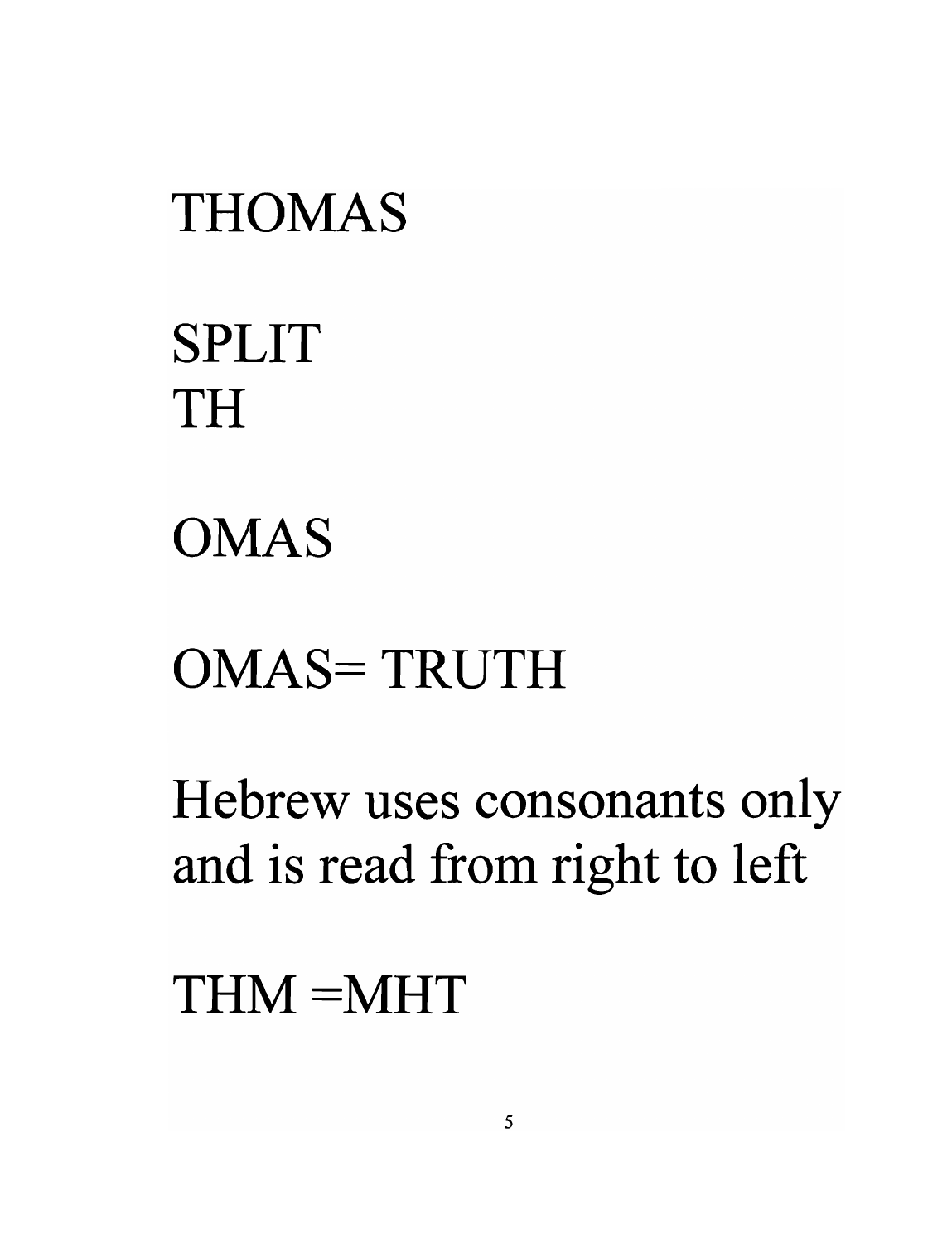Hebrew is open to multiple Hebrew uses consonants only and is read from right to left

### $THM = MHT$

Hebrew is open to multiple interpretations It allows one to place vowels to the consonants to make sense

MHT=AMHTAI=EQUITY

THOMAS == COMBINATION OF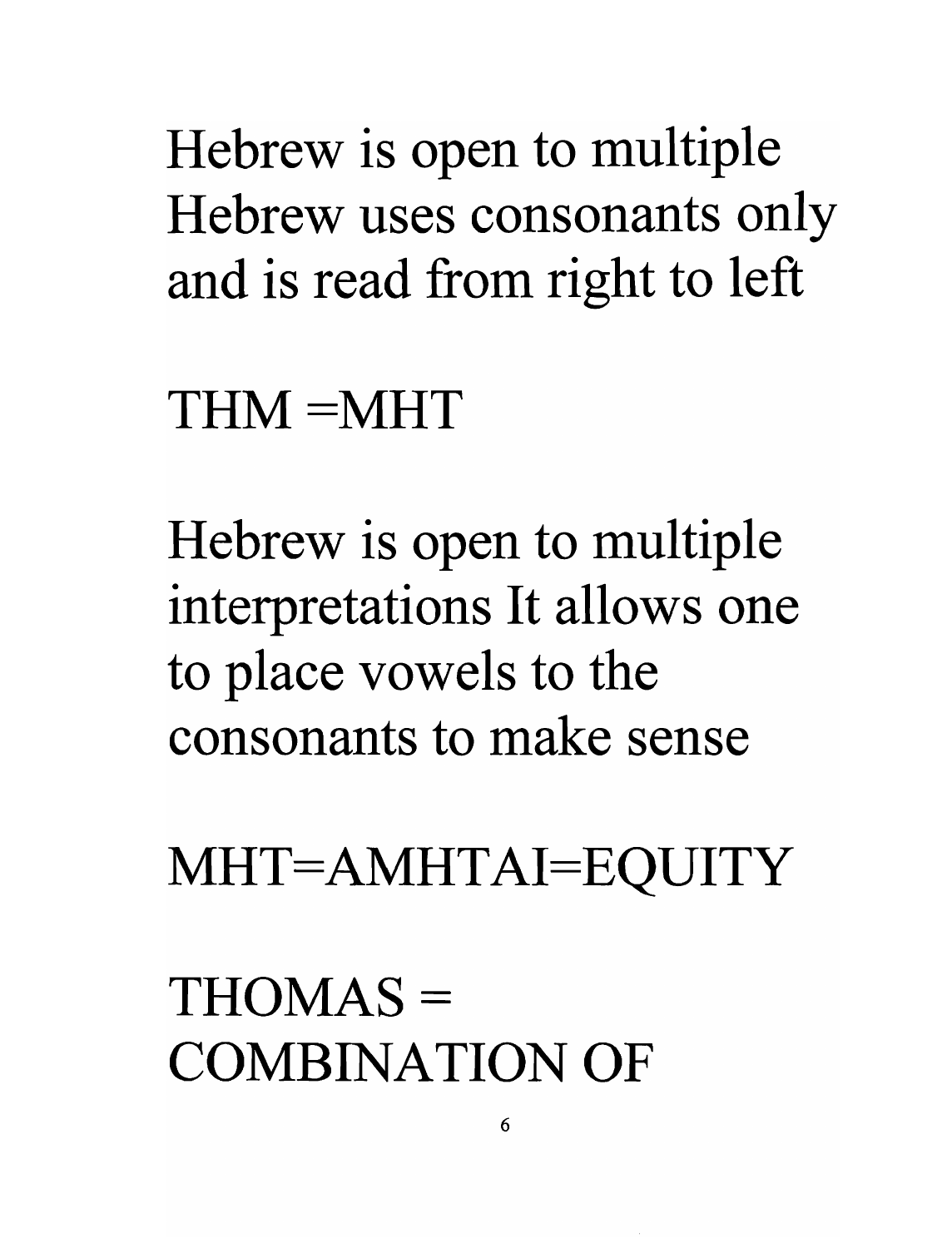# TRUTH AND EQUITY

Rodney

# split ROD

### **NEY**

### **ROD=DESCEND**

borrow the D+N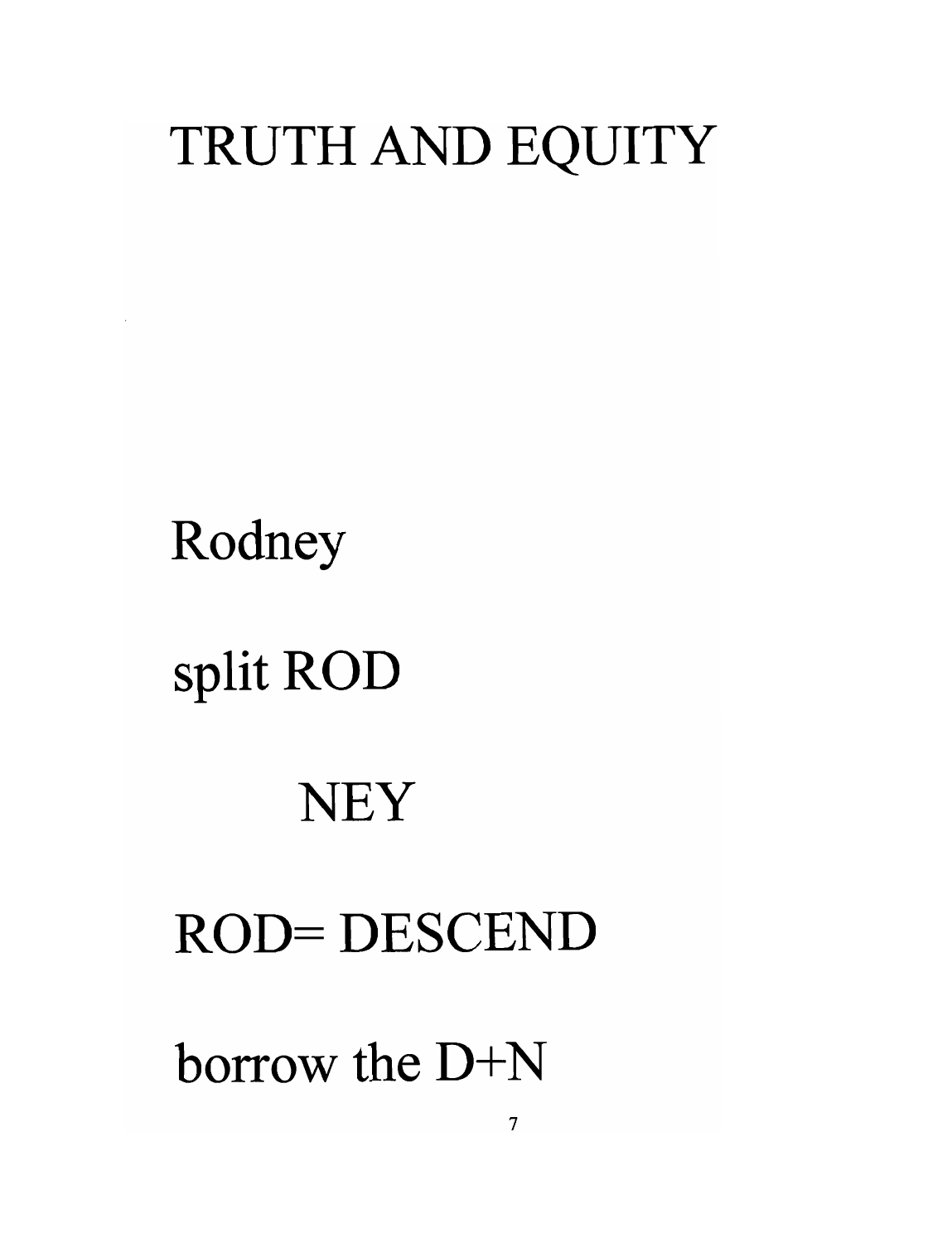# DN=JUDGEMENT EY Hebrew is read from right to left  $=YE=GOD$  $ROD+DN+YE=$

A person who can descend into the heart of a matter and render a judgement that is Godly true.

# DEGREES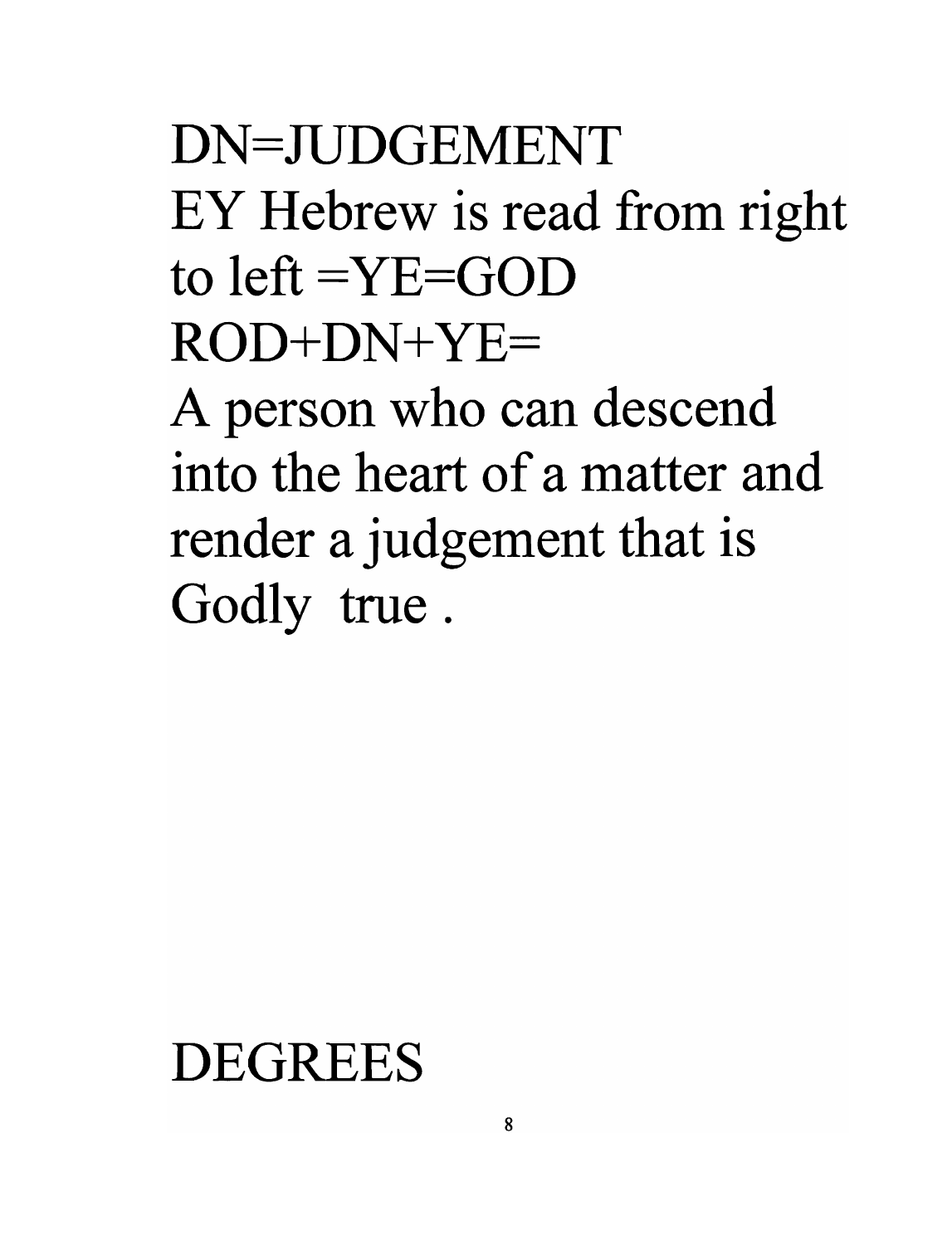$DR =$ HEBREW uses only consonants Hebrew permits one to place vowels Hebrew is read from right to left  $DR = RD =$ ROD=DESCEND INVESTIGATE TO THE HEART OF THE MATTER MAKE A DIAGNOSIS AND PRESCRIBE TREATMENT

DDS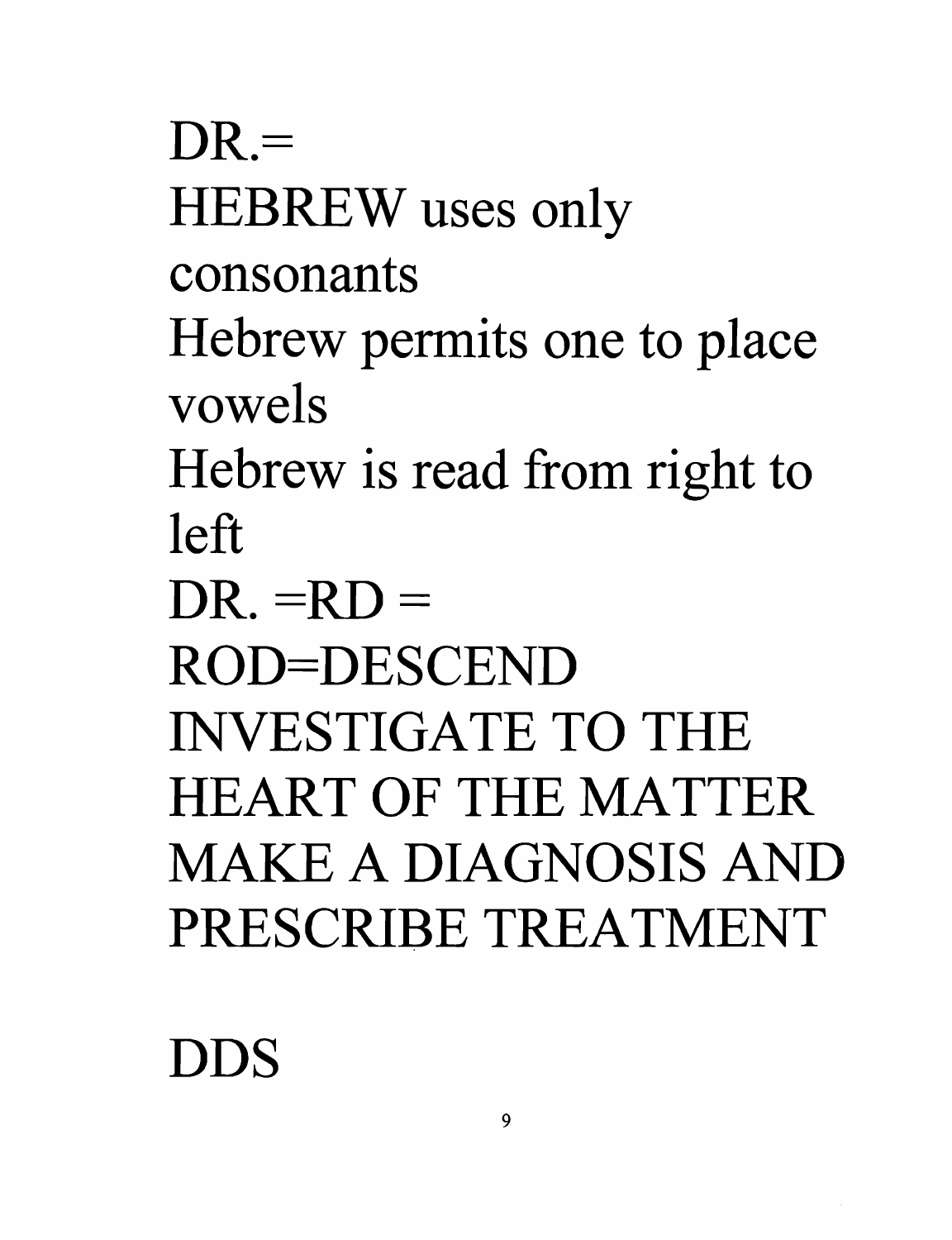Hebrew uses consonants only and is open to multiple interpretations. Hebrew permits you to place the vowels.  $DDS=DDaS=$ KNOWLEDGE WISDOM DDS is one who possesses knowledge and wisdom.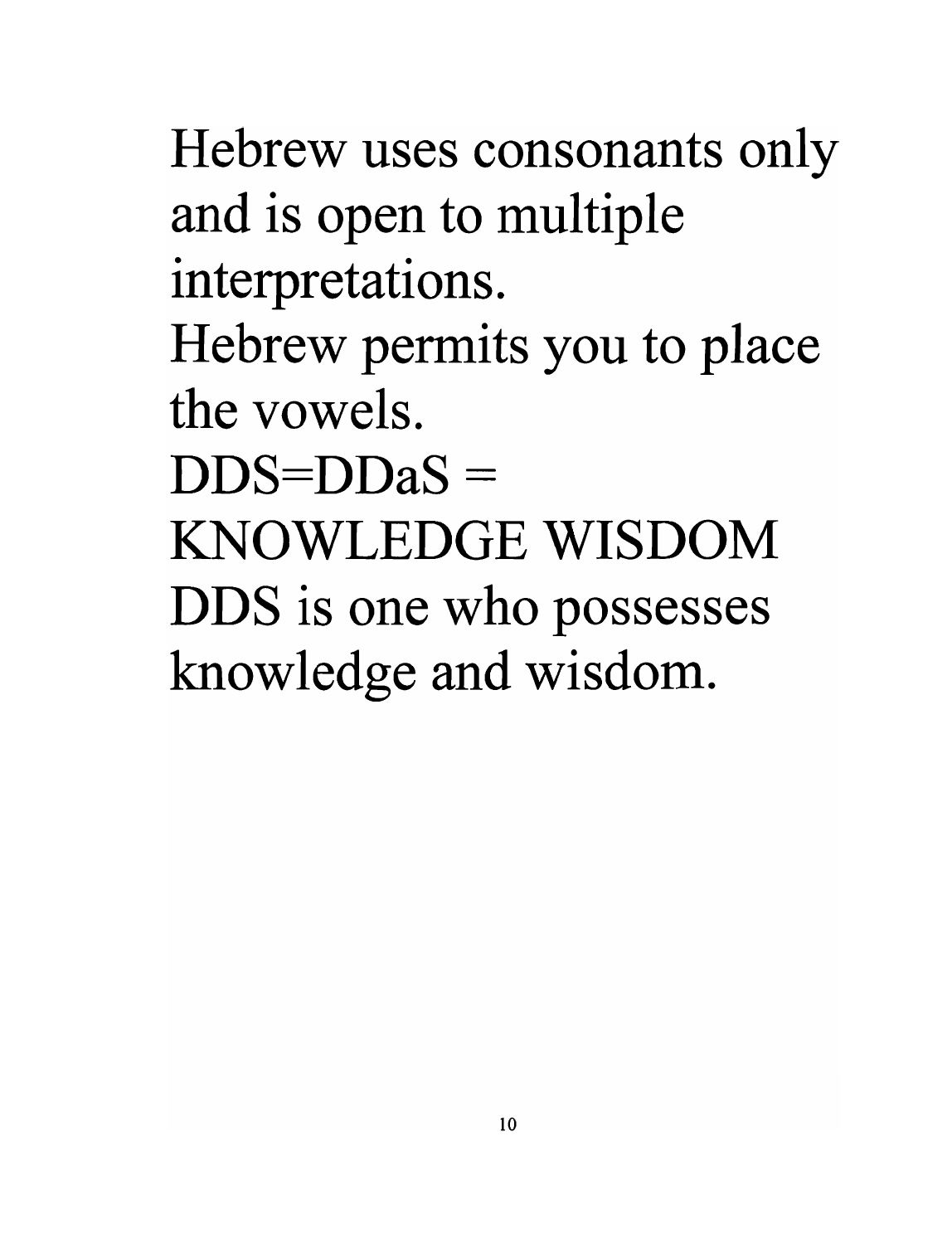Hebrew uses consonants only

Hebrew is open to multiple interpretations It allows one to place vowels to the consonants to make sense

MHT=AMHTAI=EQUITY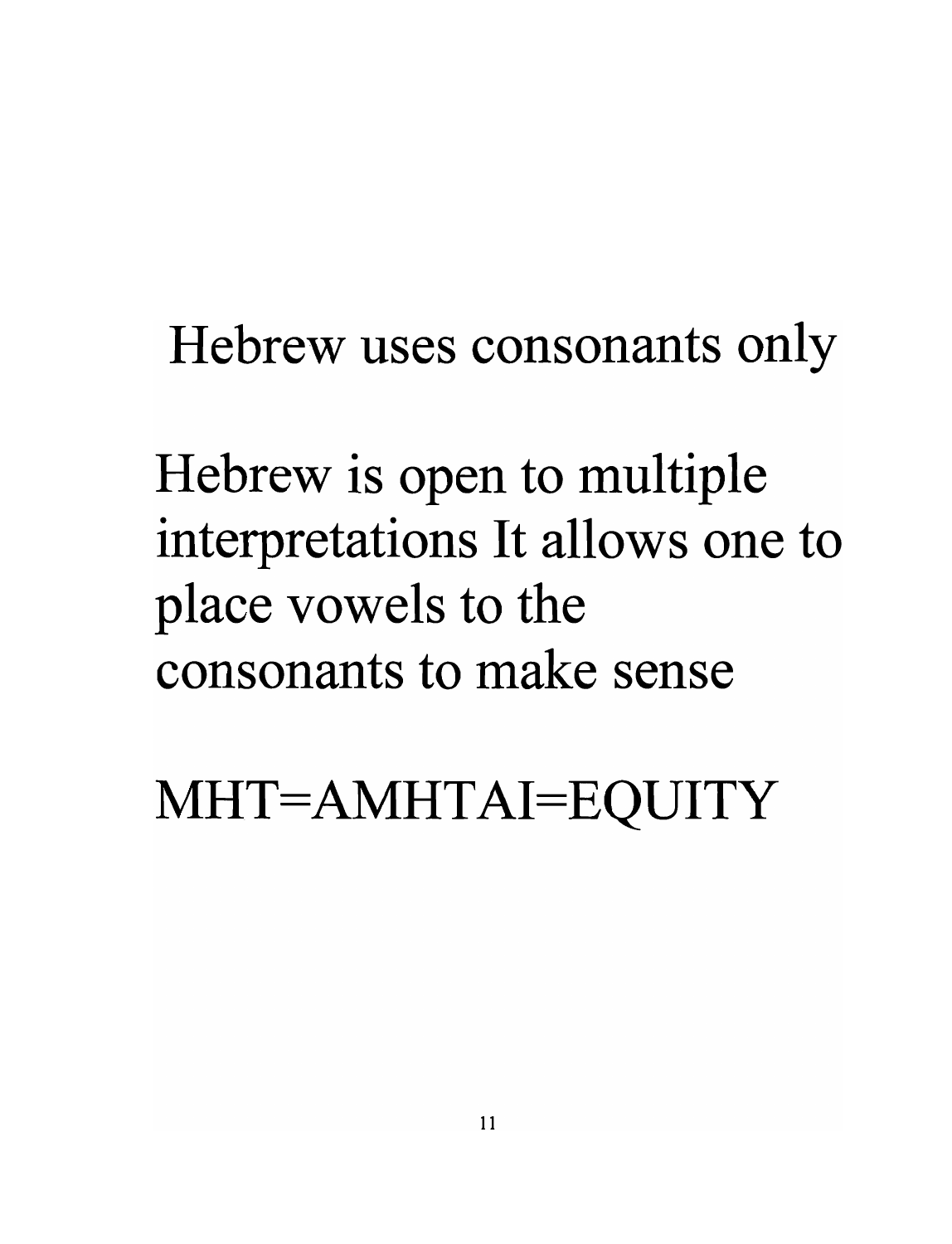# **DEGREES**  $PHD=PAHAD = FEAR$ SCIENCE REPRESENTS LIGHT. LIGHT PUSHES AWAY FEAR OF THE UNKNOWN .THEREFORE  $PHD=$

ONE WHO AS A RESULT OF HIS KNOWLEDGE ANALYZES THE PROBLEM DIAGNOSES THE CAUSES AND PRESCRIBES A REMEDY SOLUTION AND CURE. AND PUSHES AWAY FEAR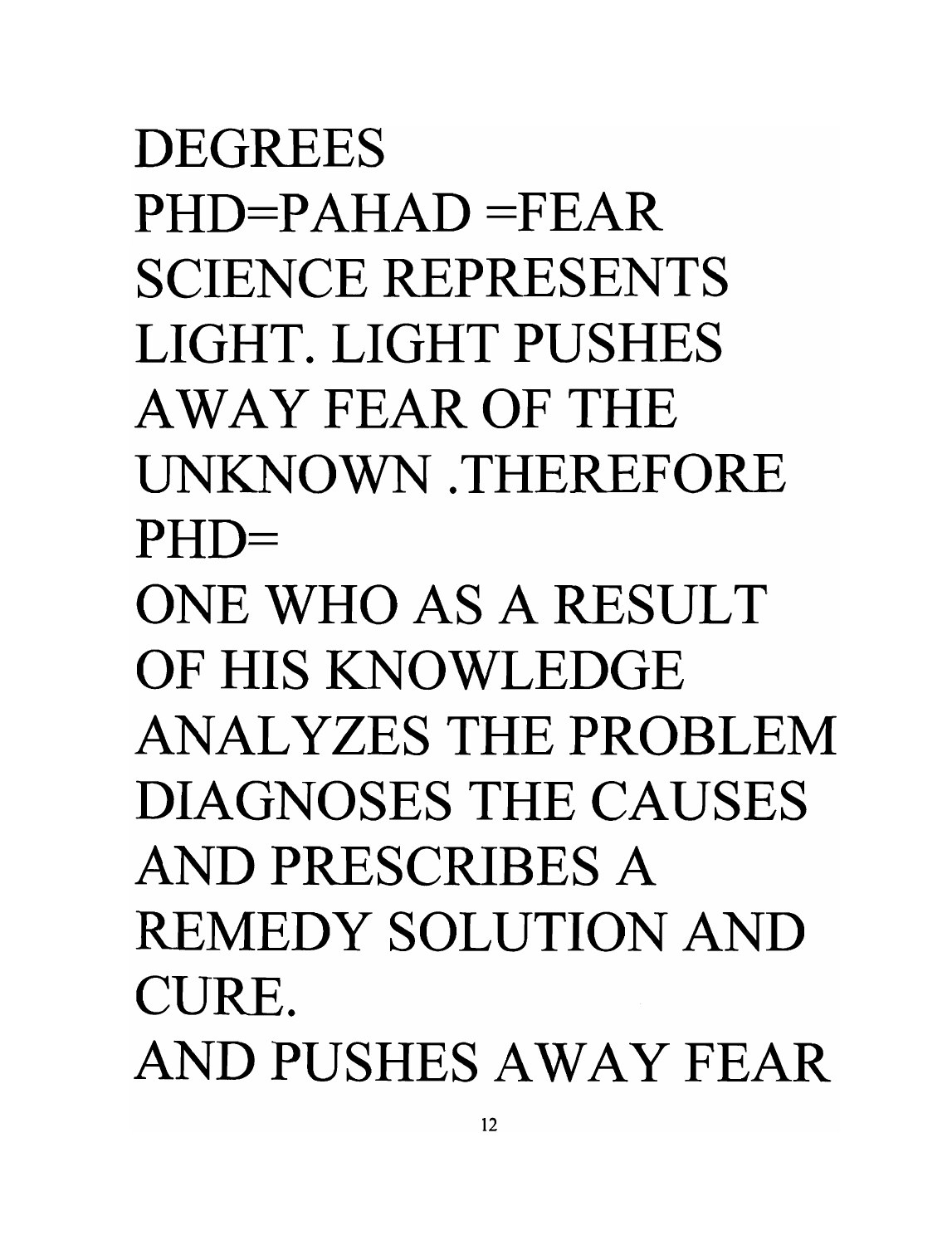# OF THE UNKNOWN.

 $BA = AB = FATHER$  or  $PA$ MA=AM =MOTHERor MA LLB=LEB=HEART ONE WHO GOES TO THE HEART OF THE MATTER AND DISCOVERS THE LEGAL SOLUTION FOR A PROBLEM AND GOES TO COURT TO HAVE THE COURT ENFORCE JUSTICE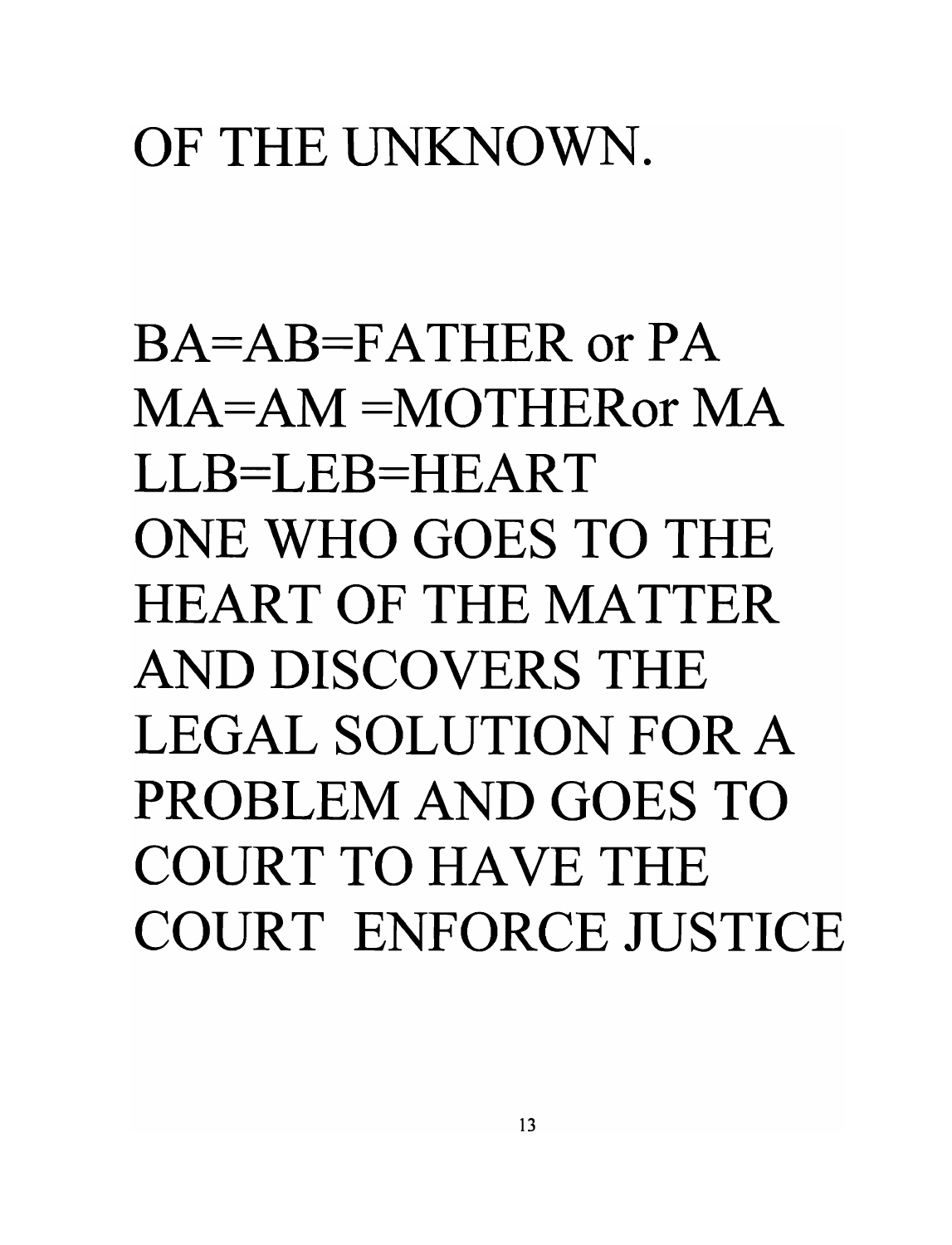# **Alexander Alex Sendermale Alexsandra Sandra female**  split into ALE XANDER

ALE=GOD  $X$ =sounds like Z or S= ZANDER Split ZAN =FEED NOURISH SUSTAIN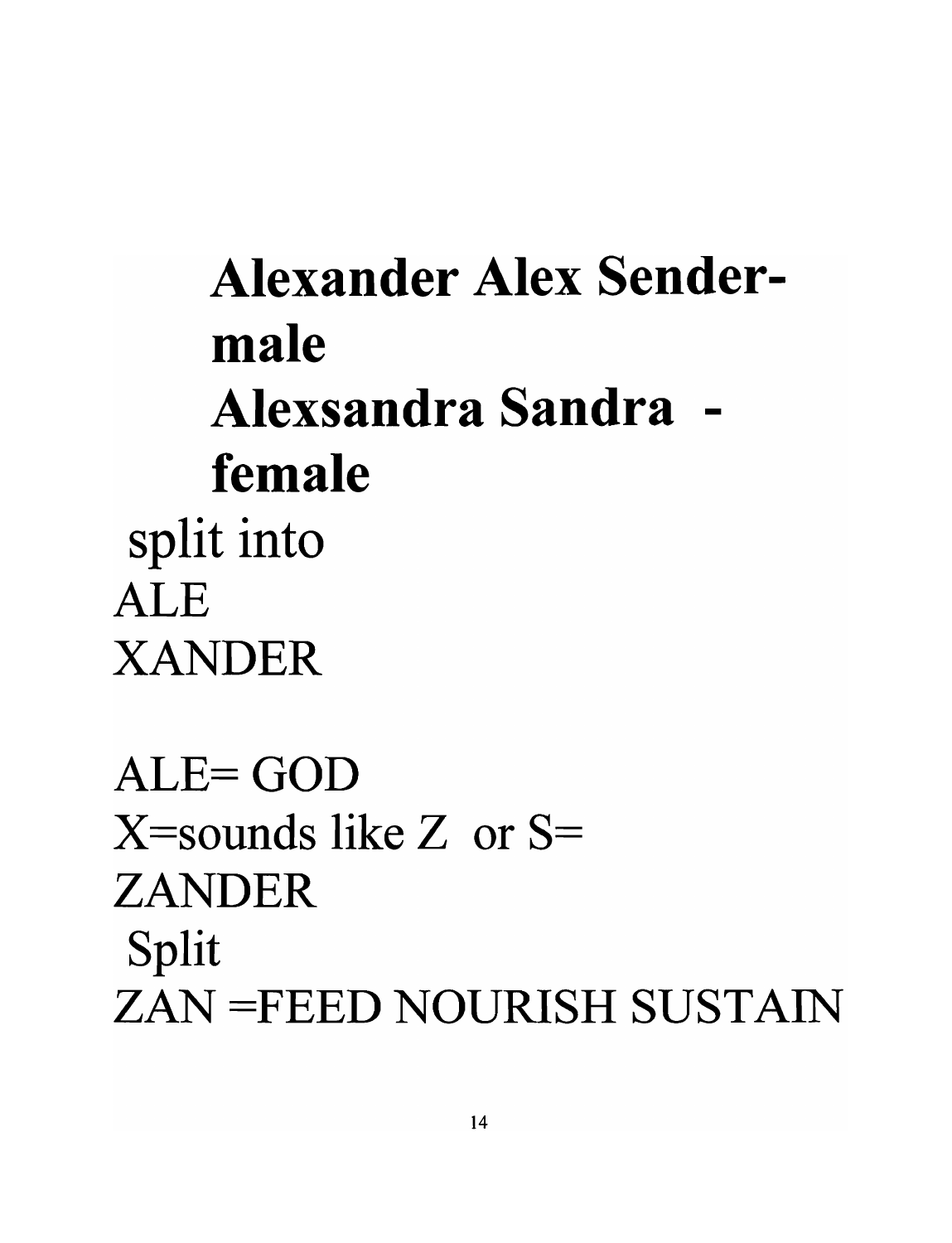SCRIPTURE Psalms 136:25 Psalms 145:16

 $ATTACH$  THE Z to  $ADR = ZADER$ **or** SADER ORDER =ORGANIZATION

Scripture Job 10:22

"tzalmos velo sedorim "

" A place a country a nation or nations that who do not possess civilized norms and ORDER

Such nations can not survive . The Europeans for the last 2000 years fit this category.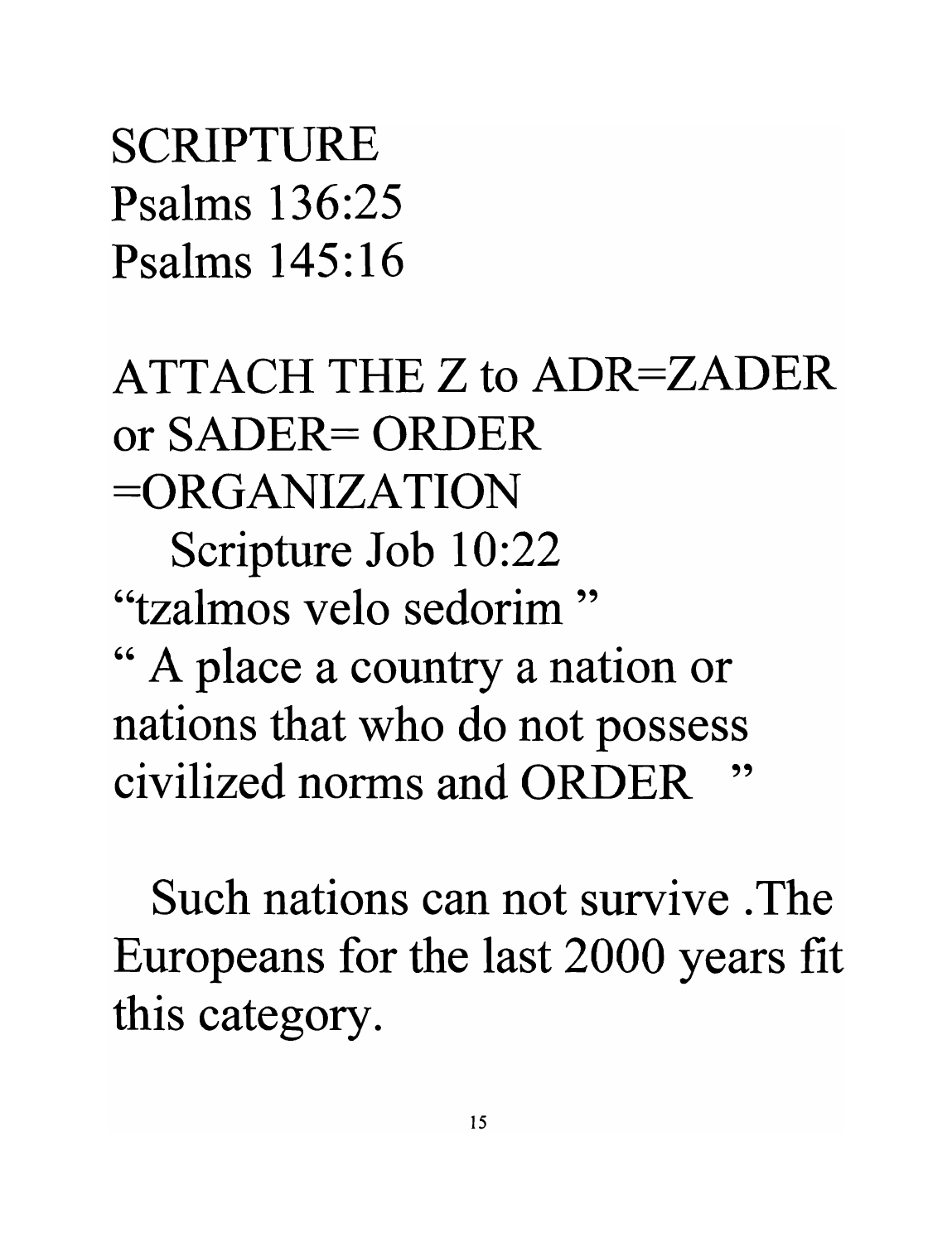### COMBINE ALE+ZEN+SADER

### GOD SUSTAINS ORGANIZED

ALEXANDER the Greek Emperor considered himself a God . He defeated the Persians . He invaded India and became a world power. He was wise and unified his empire. He was tolerant of all religions . He was interested in building an empire.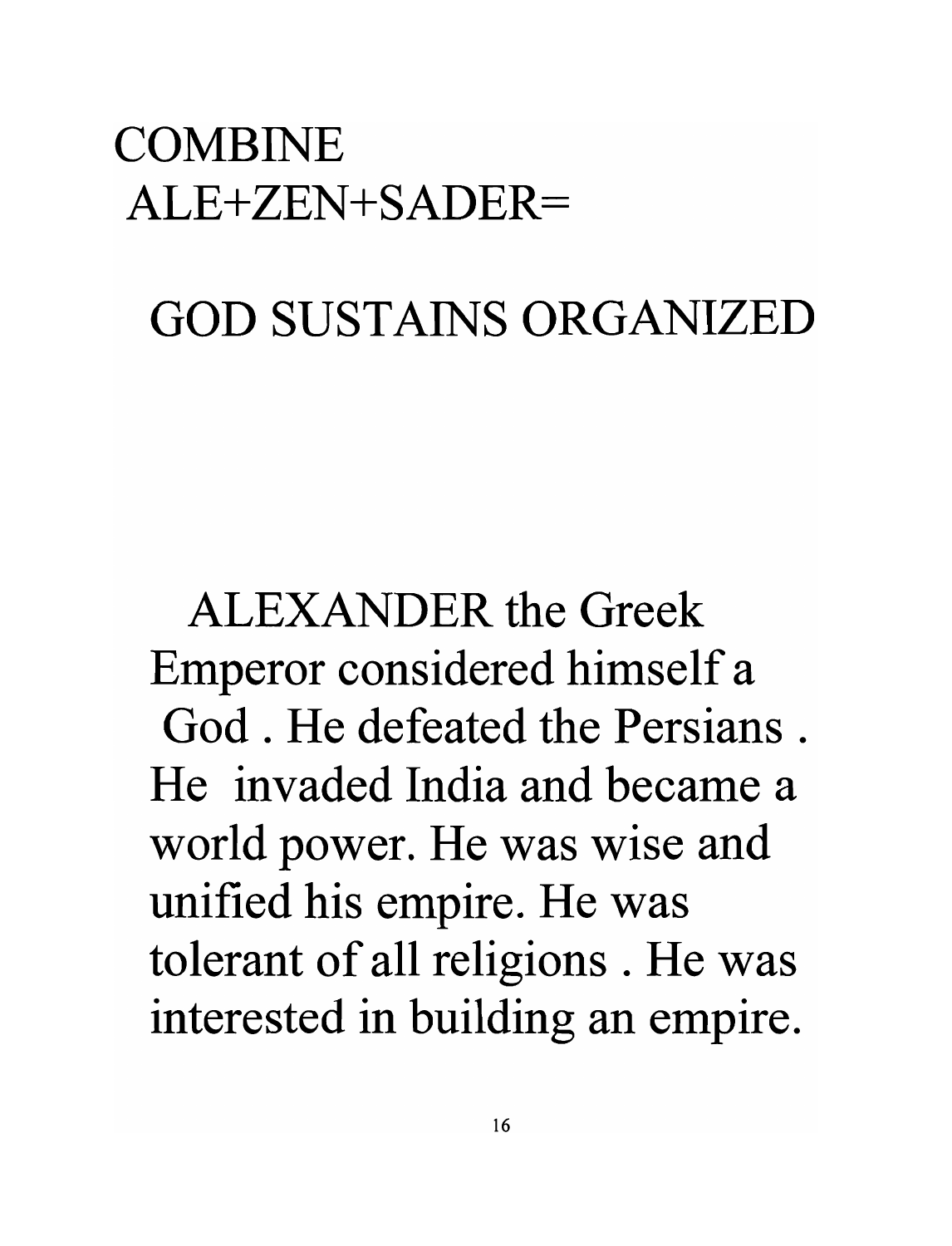The last thing he wanted was to have the people revolt because of coercing them to abandon their culture and religion. He followed the Persian model. The Persians followed the religious tolerant policies of the Babylonian empire.

When Rome became the world power they in tum followed the same model of tolerance.

When Europeans espoused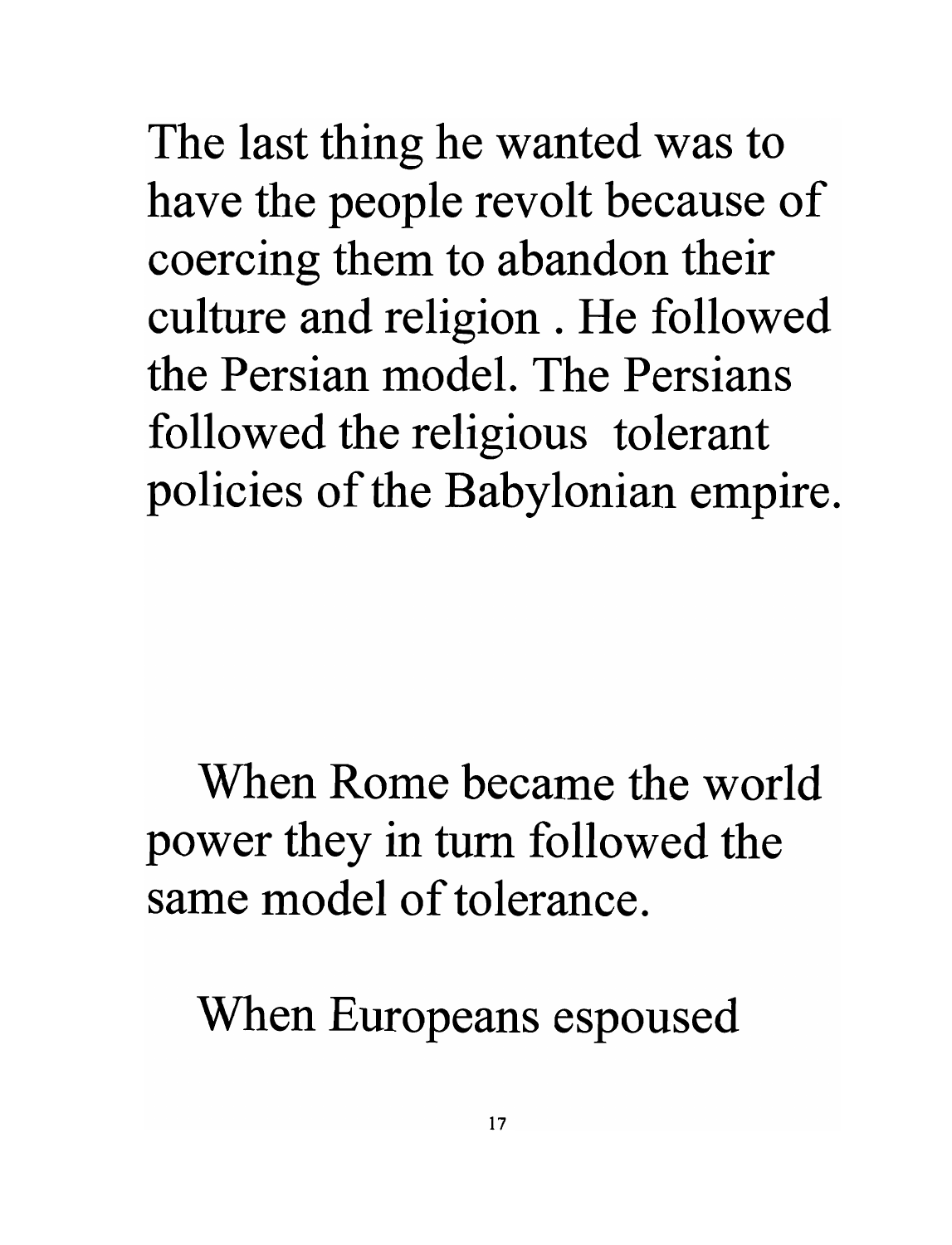Christianity the Europeans starting in the year 500 ACE after the birth of Jesus reversed the policy of religious tolerance.

Hundreds of thousands if not millions people professing belief in Christ ,who strayed from the official line and dogma at the synod of the year 500, were killed. Their beliefs branded as heresy. Their books burned.

In the 1850s in a monastery in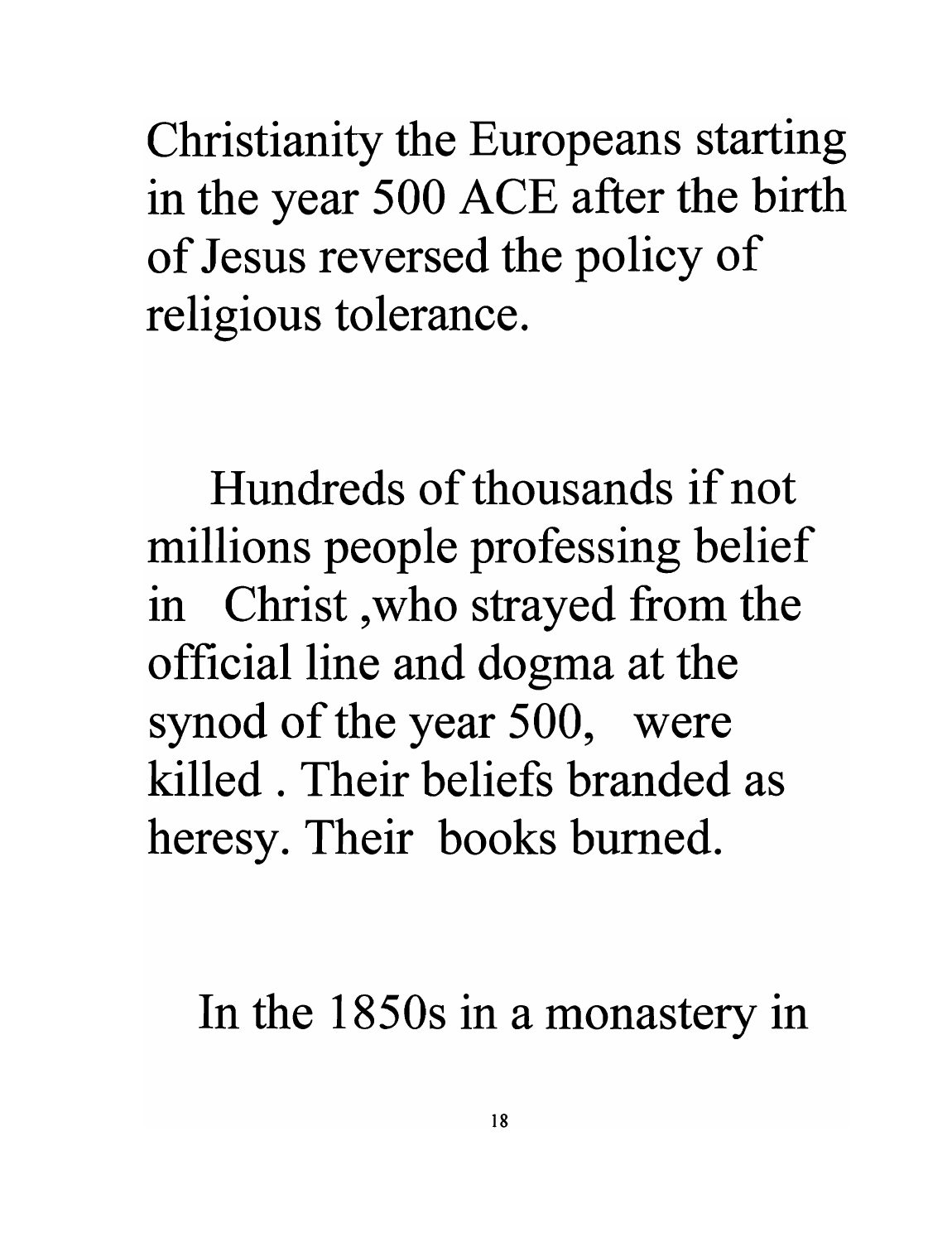the Sinai dessert archeologists discovered thousands of manuscripts of the New Testament dated to the years 300-400 that differ from the official King James version . The King James version follows the dogmas adopted at the Synod of the year 500.

500 years after the crucifixion the synod decreed that the Jews bore responsibility for the crucifixion. only if they adopt the dogma of the Synod of 500 would they be spared. Otherwise, the Jews are to be despised treated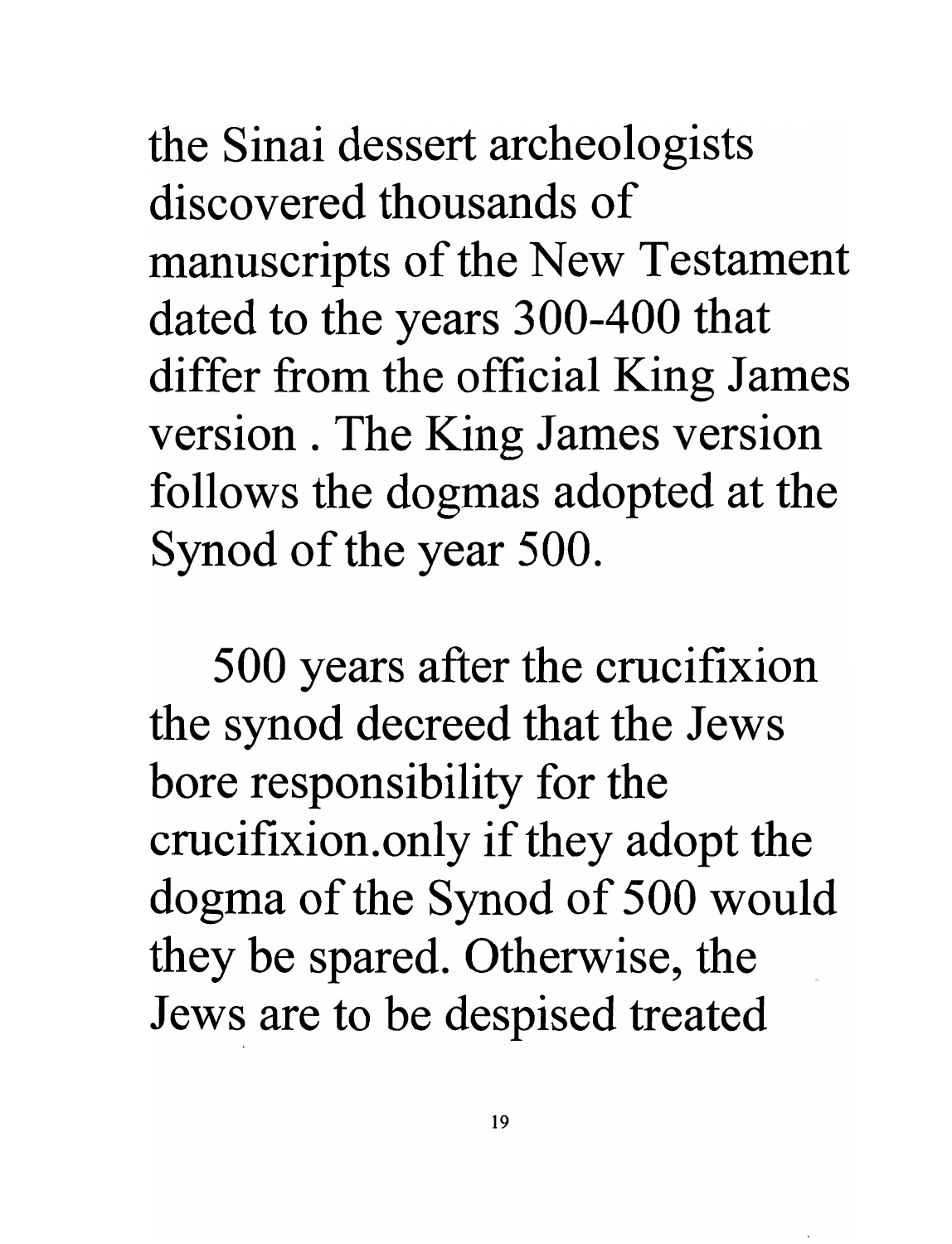like dirt and killed.

320 years after the crucifixion the synod presided by Roman emperor Constantine decreed that the Jesus is the son of God. He has the same substance as God . [l]God the Father[2] God the Son -Jesus [3] God the Holy Ghost all are part of the Trinity.

Prior to the decree of that Synod Jesus was believed as being a Rabbi -not God - by a group called the Ebyonim. They observed all the religious rituals and followed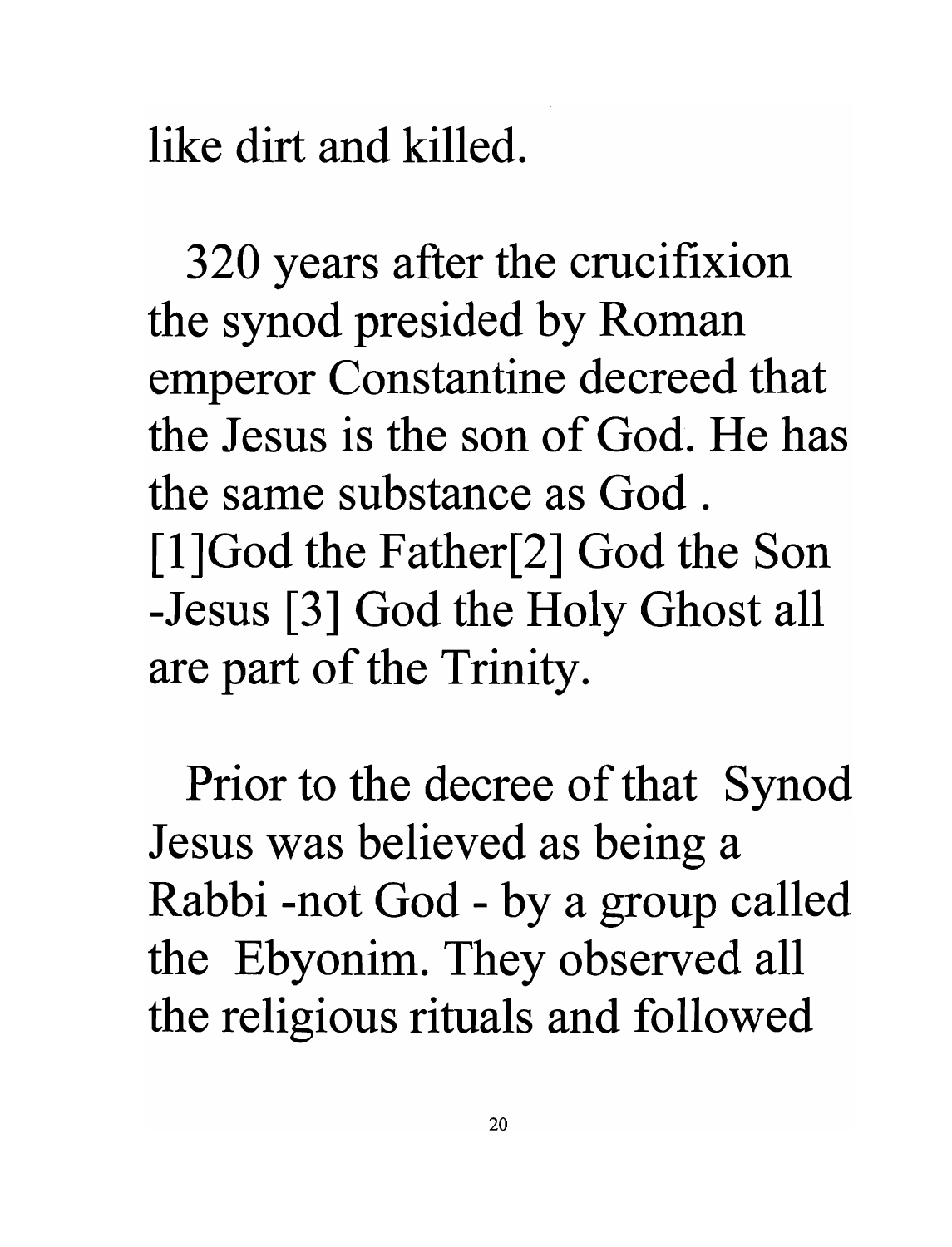all the laws as recorded in the Talmud. They only were stricter in their observance. There existed no supersession of Christianity over all other prior religions. Certainly not over Judaism. The Ebyonim lasted for ten generation after the Crucifixion in the year 32ACE .

Another group also denied that Jesus was God. They claimed he became an Angel after his death. They were known as Arians after the name of their leader. The Arians challenged the believers that Jesus and the Holy Ghost are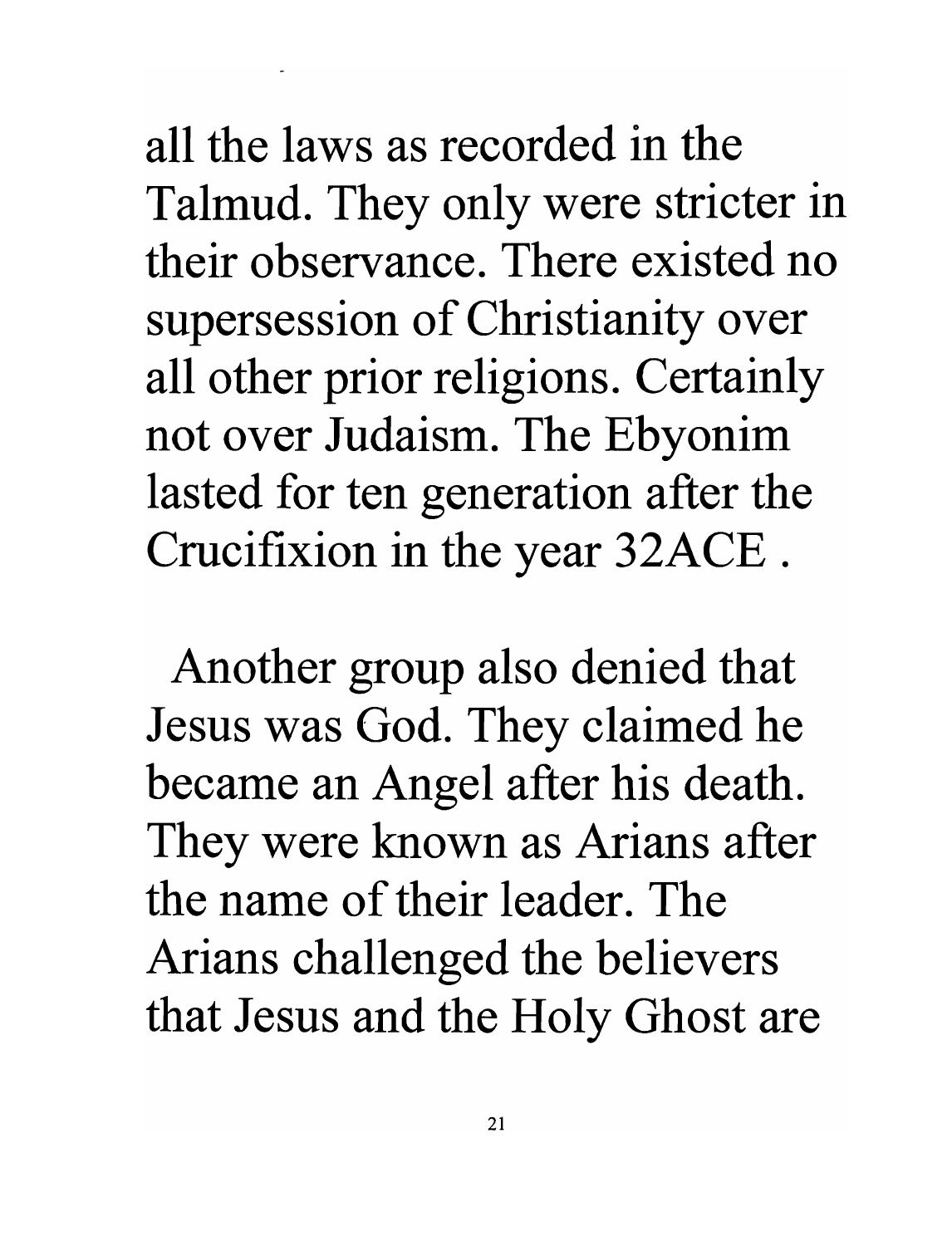the same substance as God. They controlled large parts of Europe for hundreds of years. They exist today as non Trinitarian religions. Two such group are the Seven Day Evangelists and the Unitarians.

Another group agreed that he was God and Holy Ghost. However the three are not distinct substances but only glide from one to an other.

An other group said that it was a phantom that was crucified , not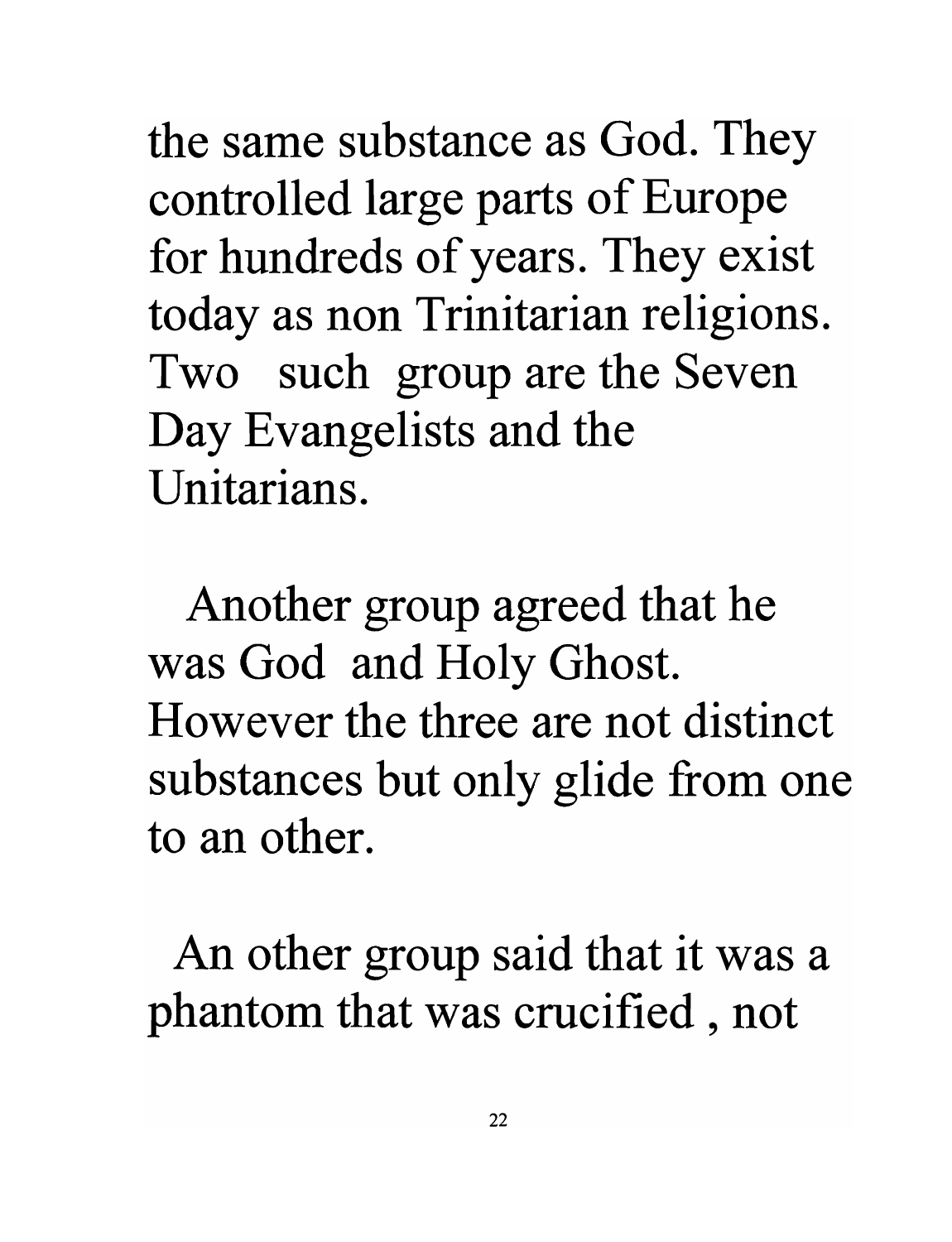the person of Jesus.

Another claimed that only Jesus' soul flew to heaven, not his body.

All these doctrines were declared heresy. Their books were burned. Their followers killed.

Thus the early Christians from 315-500 ACE killed more of their own kind than the Romans before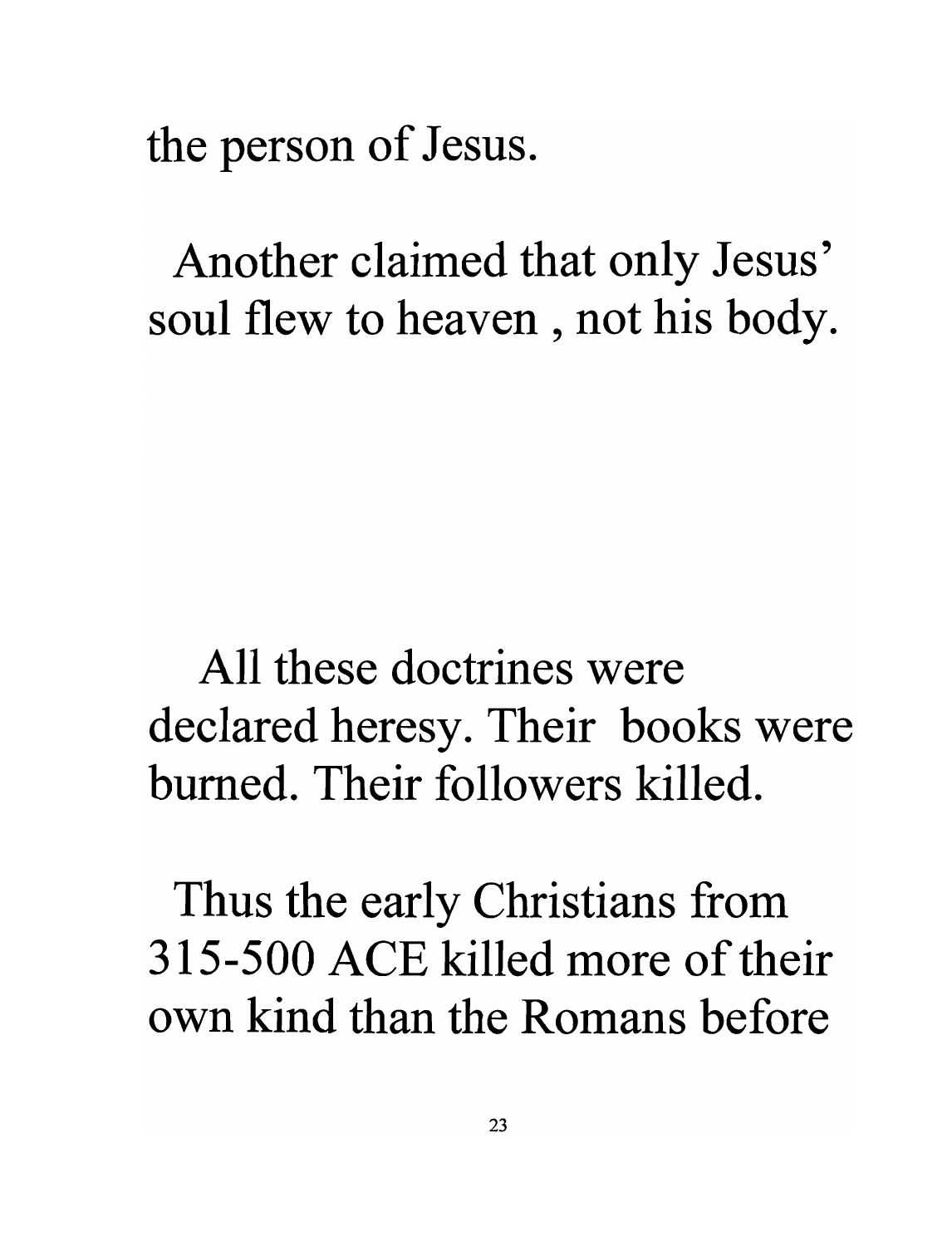Emperor Constantine.

After 500ACE the Roman empire was over run by the Barbarians Vandals and the Western half of the Roman Empire fell was destroyed . The Eastern half was destroyed by the Roman Catholics in 1215 and then the Turks finished the job in the 1400s.

Thus Christians killed millions of Christians. The first Crusade took place in the South of France against a heretical group of Christians. Over a million men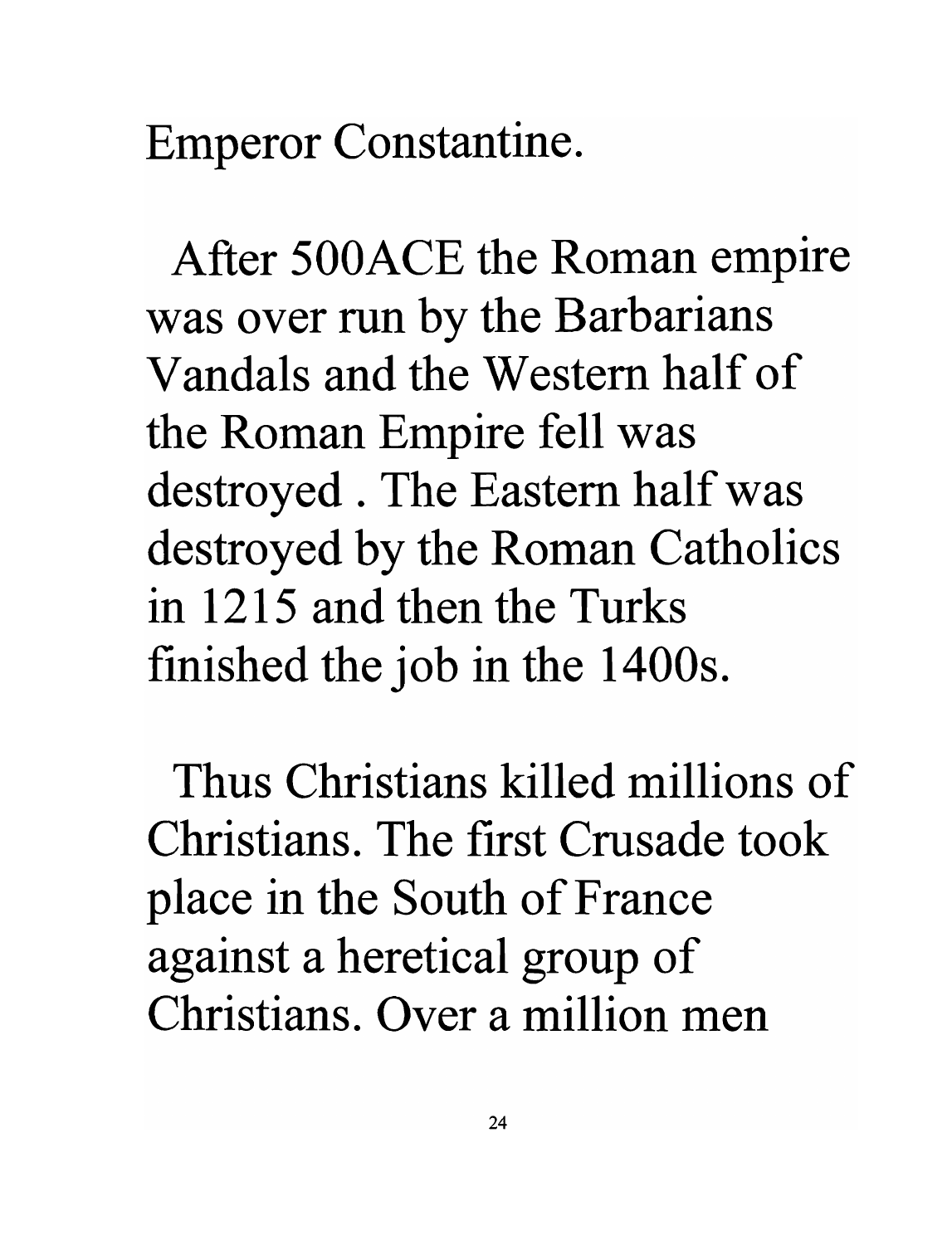women infants invalids were slaughtered. All in the name of preserving the true faith as decreed by the synods.

The other crusades 1100-1300 saw the murder of millions as the European kings used Christianity to wrest control of the Holy land from the Muslims. The Crusaders were finally defeated.

The Muslims until the birth of the State of Israel were tolerant to the Jews and other religions.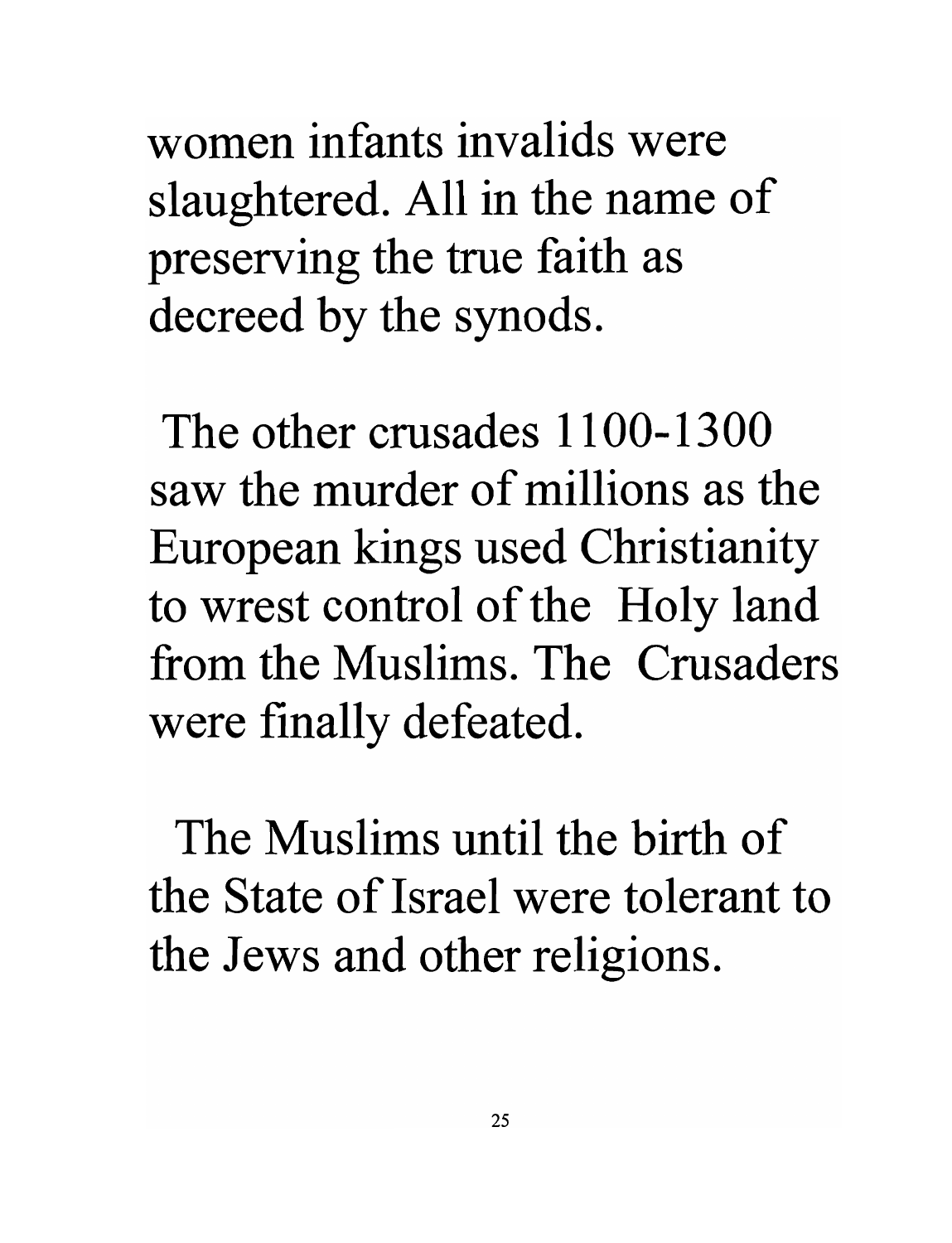In 1520 Luther challenged the catholic Church. The wars of Catholics vs. Protestants 1530- 1630 saw the killing of millions. Today the Protestants have more than 130 various sects.

Thus the European abused Christianity for their own selfish interests. The Church cooperated with the European kings. They brain washed its citizens to accept the corruptions and abuse of all their rights. Thus not only Jews ;but mostly other Christians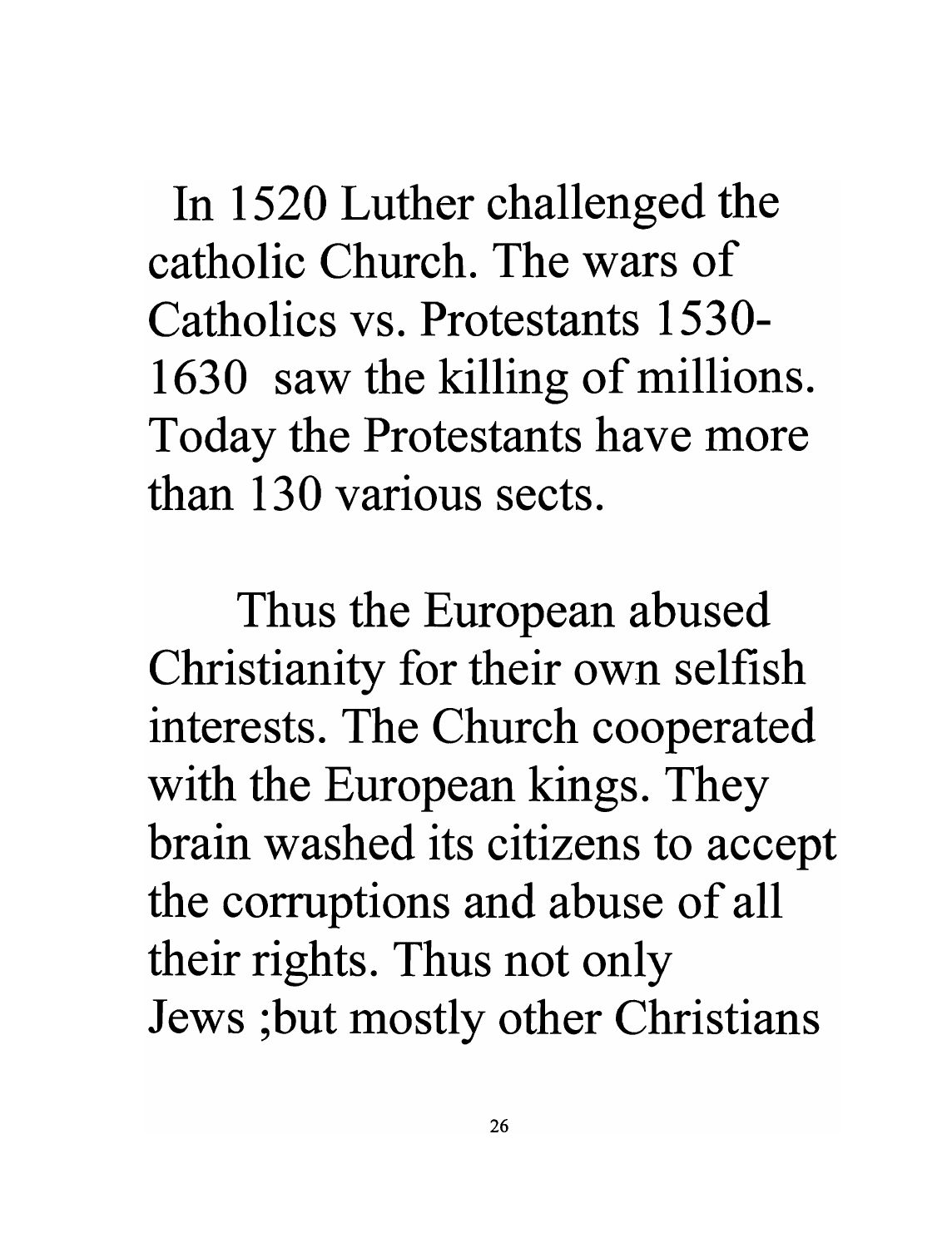suffered . Millions if not billions were killed. Mostly Christians killing Christians.

After 1630 -1800 saw the Europeans countries England France Portugal Spain Italy approximately 400 million conquering Africa the Middle East India Burma North Central South America Australia New Zealand parts of China Singapore . This area comprised over I billion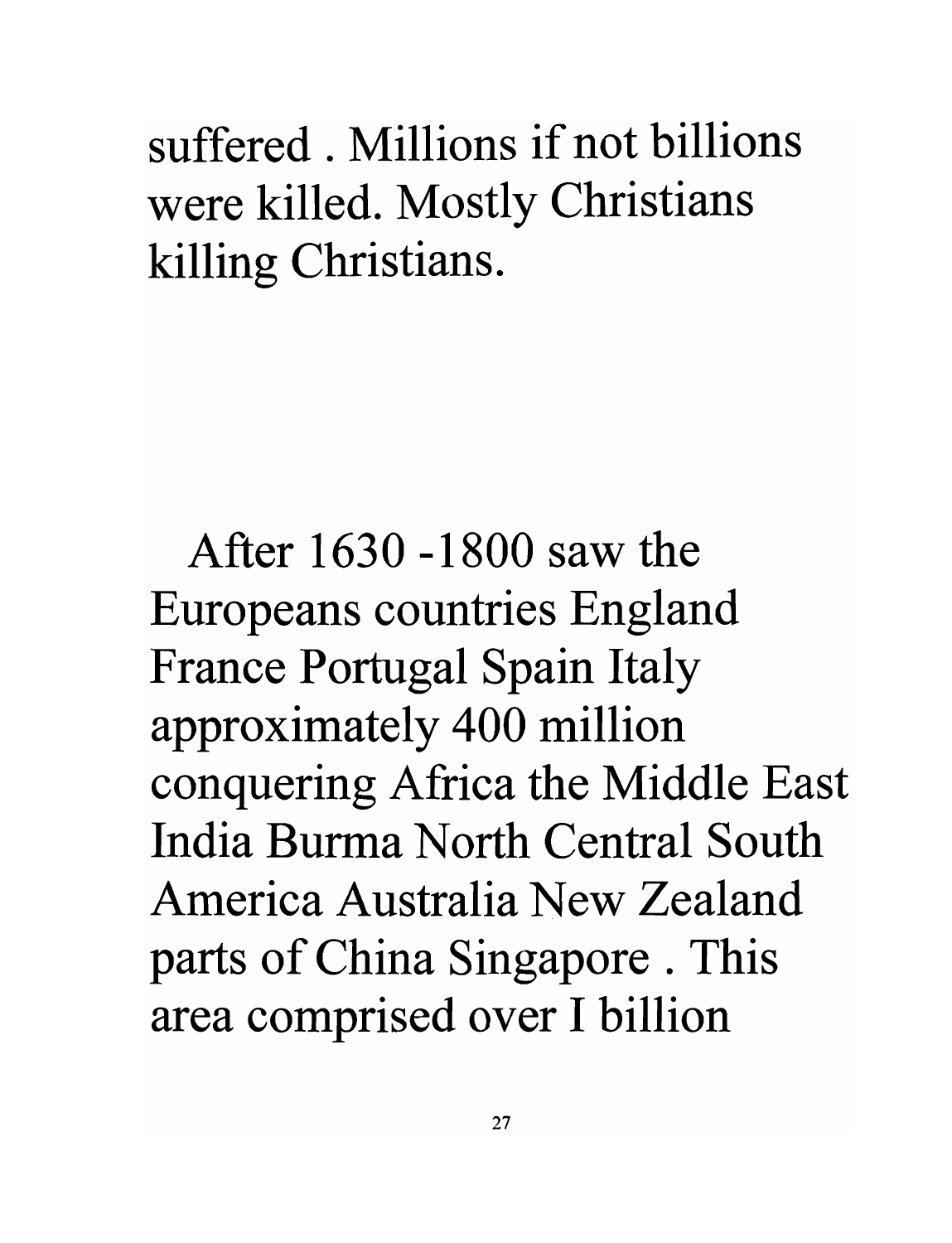people. The area was 10 times the geographical area of the Europeans. They tortured enslaved wiped out the culture and killed millions if not billions. All in the name of their version of Christianity or higher European civilization.

Thus the highjackers of Christianity threw Christianity to the wind. They espoused a new religion Science. As long as the high priests of science sanctioned their brutality grand larceny rape plunder and murder they swore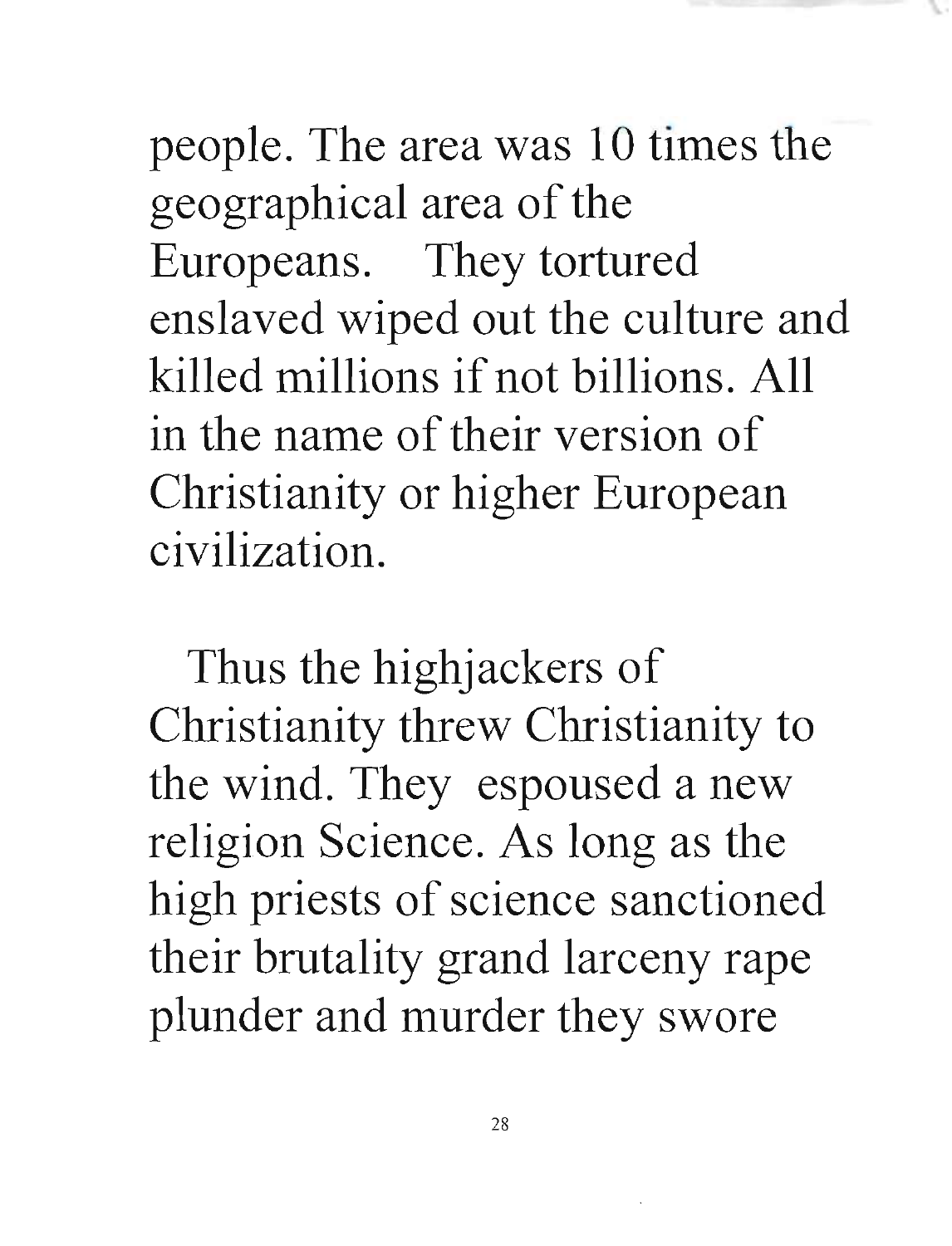allegiance to science.

The murder of the Europeans was the dress rehearsal for the Nazi hordes that killed over 100 million non Jews and wiped out 1/3 of the Jewish people in the holocaust 1940-1945.

After the defeat of the Nazis, 1946-2014 ,the Europeans have substituted the Arabs invented the Palestinians to complete the murderous work of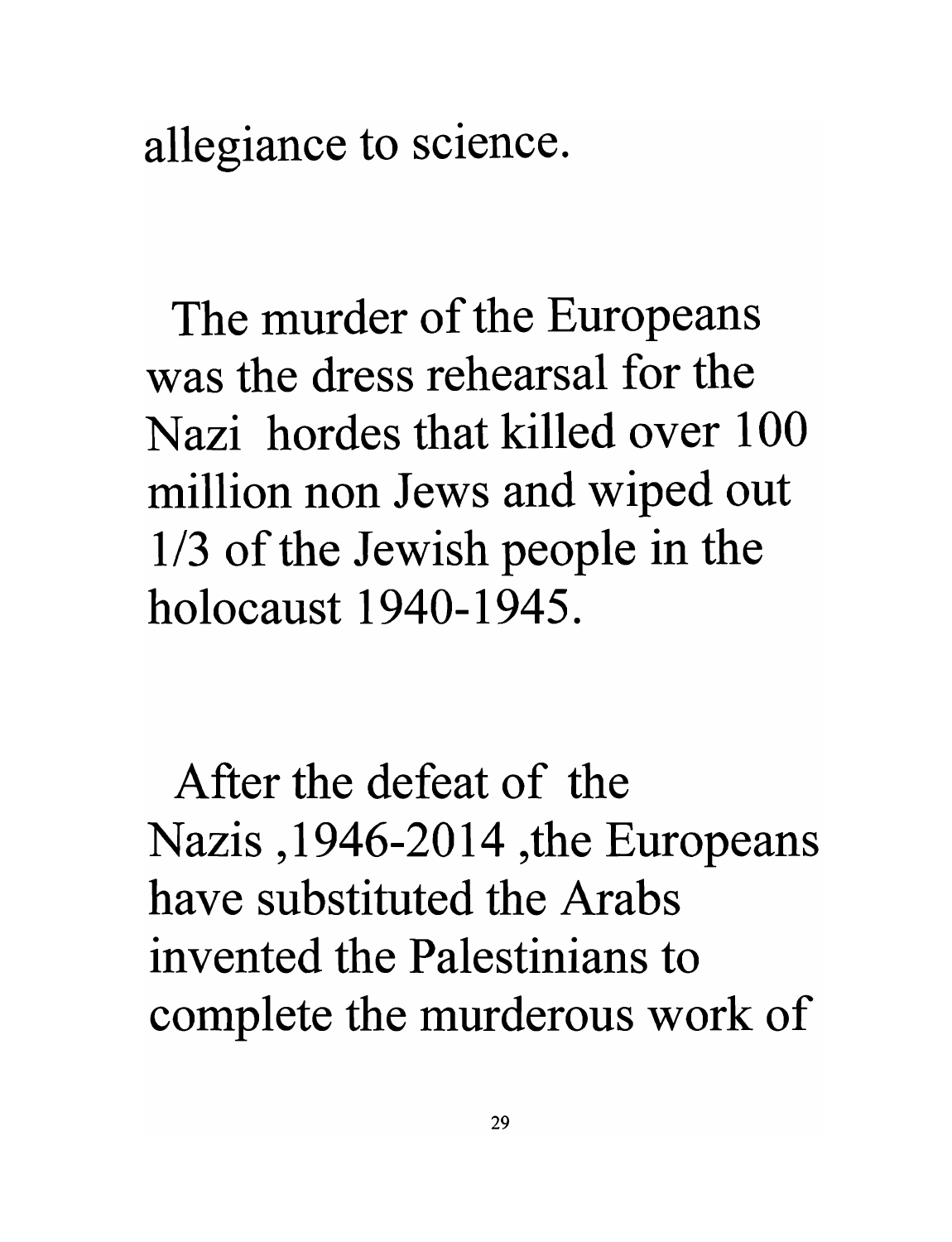Hitler to destroy Israel and murder all the 6 million Jews there.

Now the Europeans are facing ISIS the bastard child of the European aggression against the Jews and Israel. ISIS is the other side of the coin -the true face of Fatah Abbas Hamas and thew Palestinians who hate all Jews and want to destroy Israel. ISIS wants to KILL ALL WHO DO NOT ACCEPT THEIR VERSION OF ISLAM. ALL EUROPEANS ALL AMERICANS.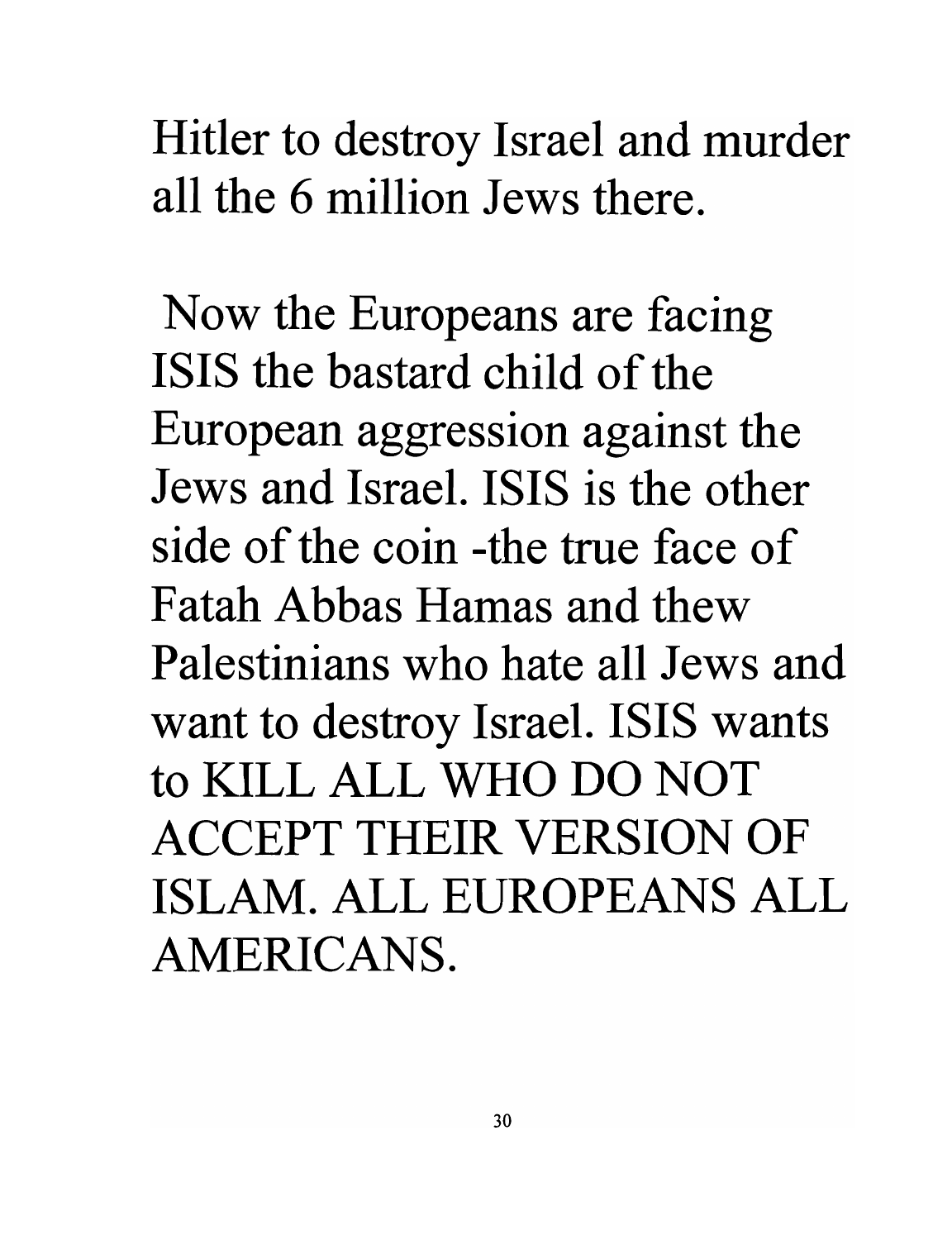This is the problem that Jews today face. They face the 2000 year anti-Semitic Europeans.

In this struggle all means are legal. God has blessed the remnants of the Jewish people who survived 2000 year European anti- Semitism with genius.

It is survival of the fittest. Only the smartest most capable the most pragmatic Jews and their descendants survived.

These Jews possess the atom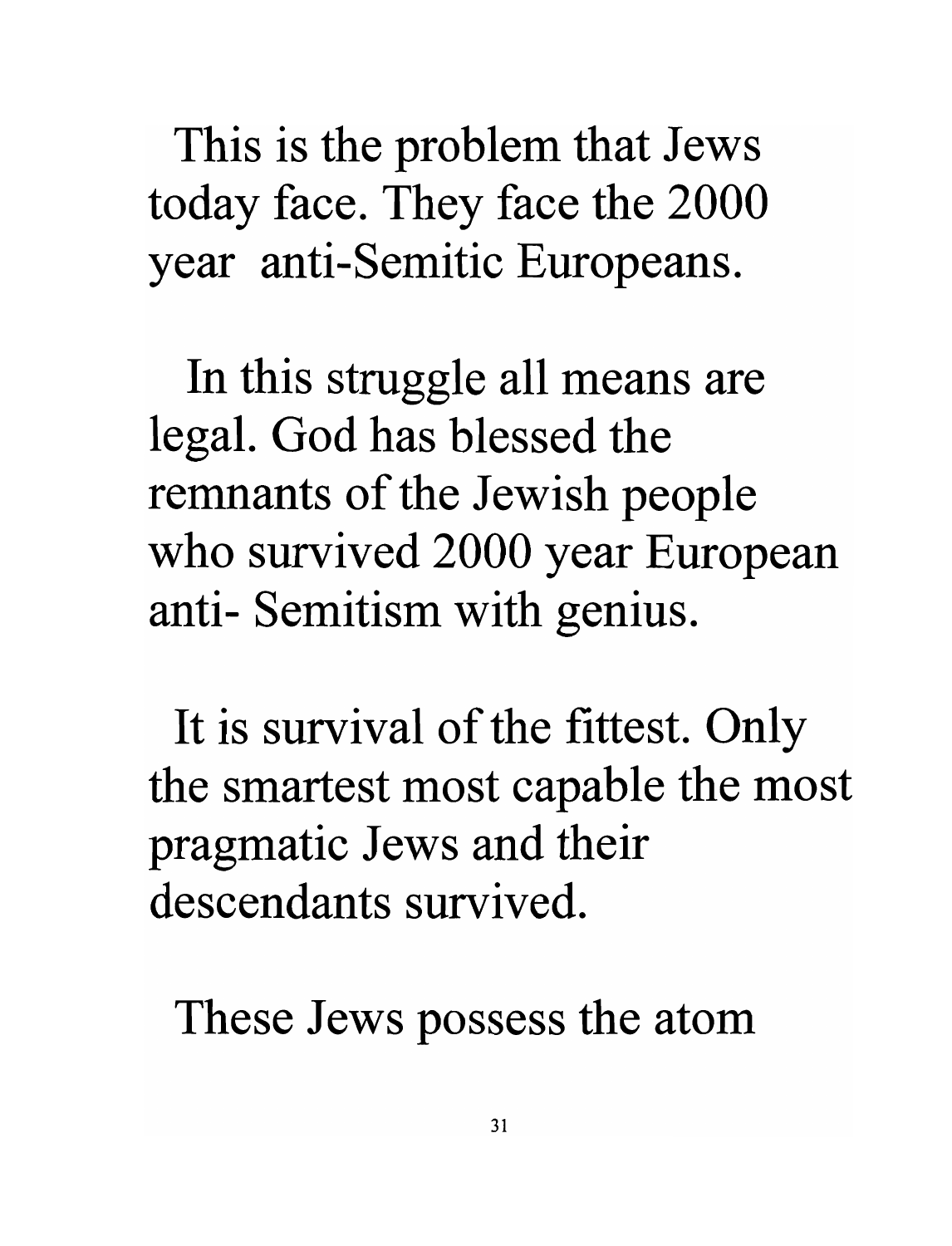hydrogen neutron bomb and the T=Torah Bomb. Millions of Jews through out the world study Torah. GOD when He created the world stipulated that the purpose of creation was that Jews study Torah. The world depends for its survival on the study of Torah.

Thus the Jew armed with the atom hydrogen neutron and Torah bombs can defend himself and ensure that an other holocaust does not take place. The Jew using pragmatic and spiritual powers will protect Jews in Israel as well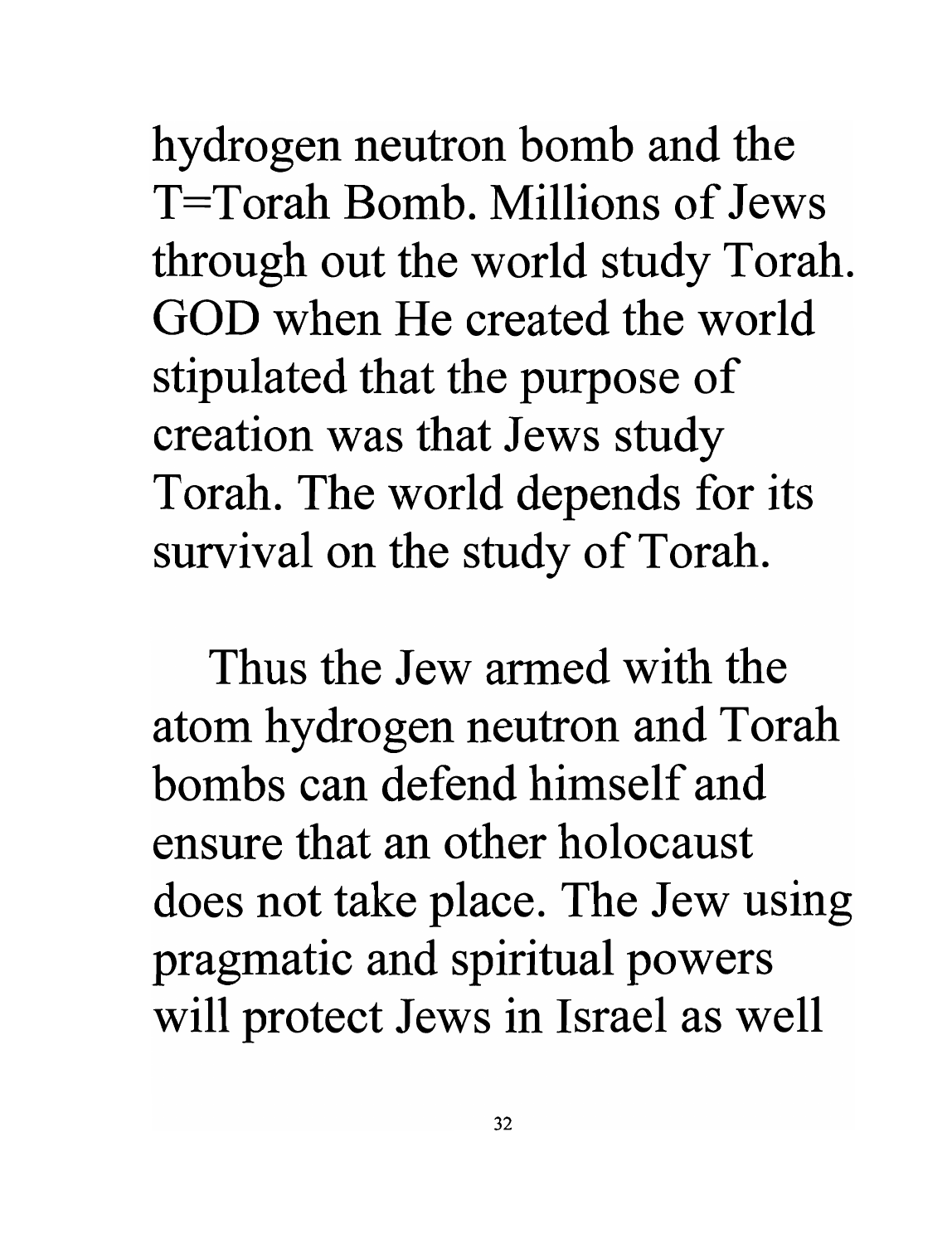#### as in the rest of the world.

#### Jeremiah 33:25

"ko omar hashem im lo berisi chukis shomayim veoretz lisamti" "Thus said God if it was not for my Bris -Covenant -the study of Torah the heavens and earth would not have been created."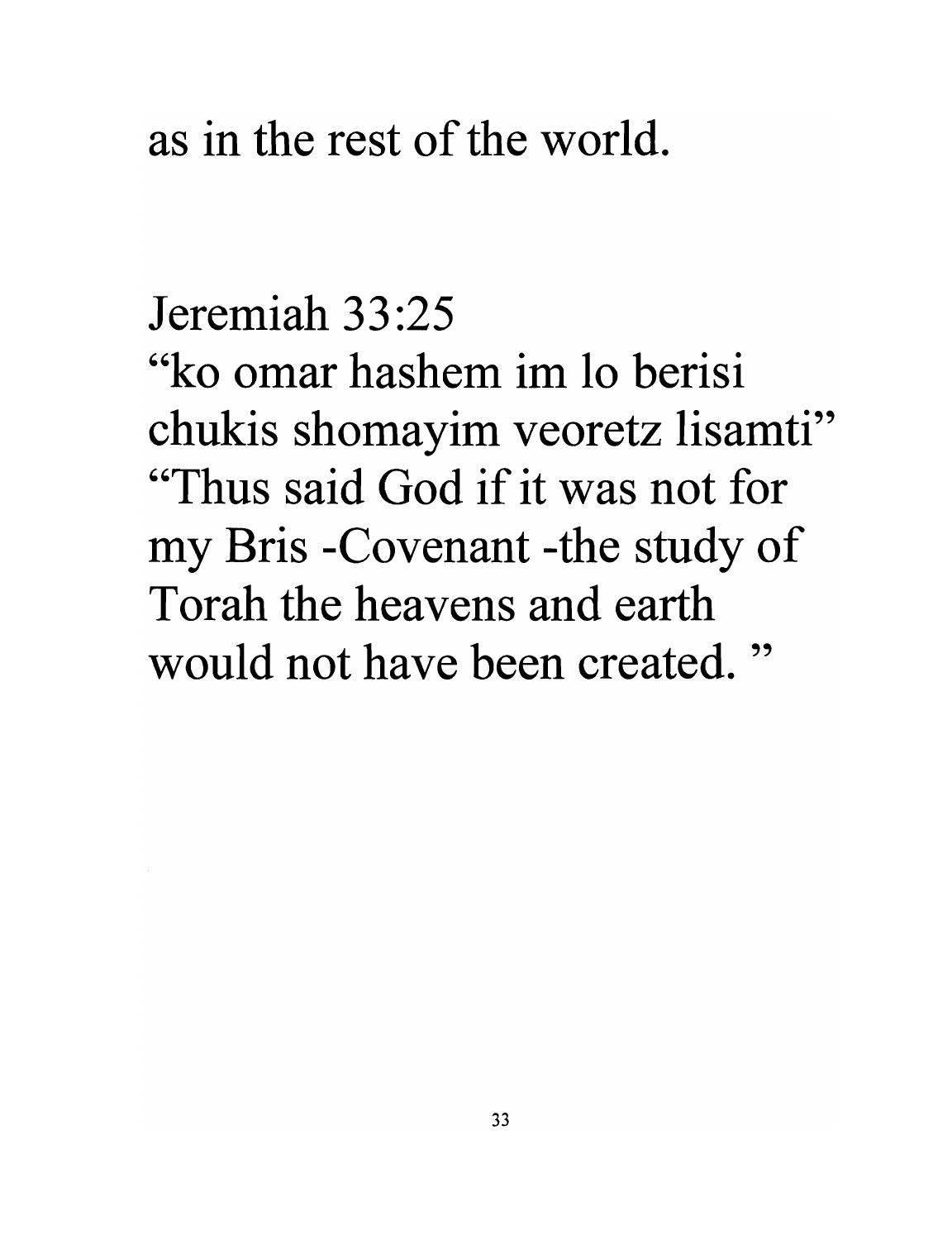Zisel Sisel Sis

#### separate

#### ZIS and El

### $ZIS = SWEAt$

#### EL-GOD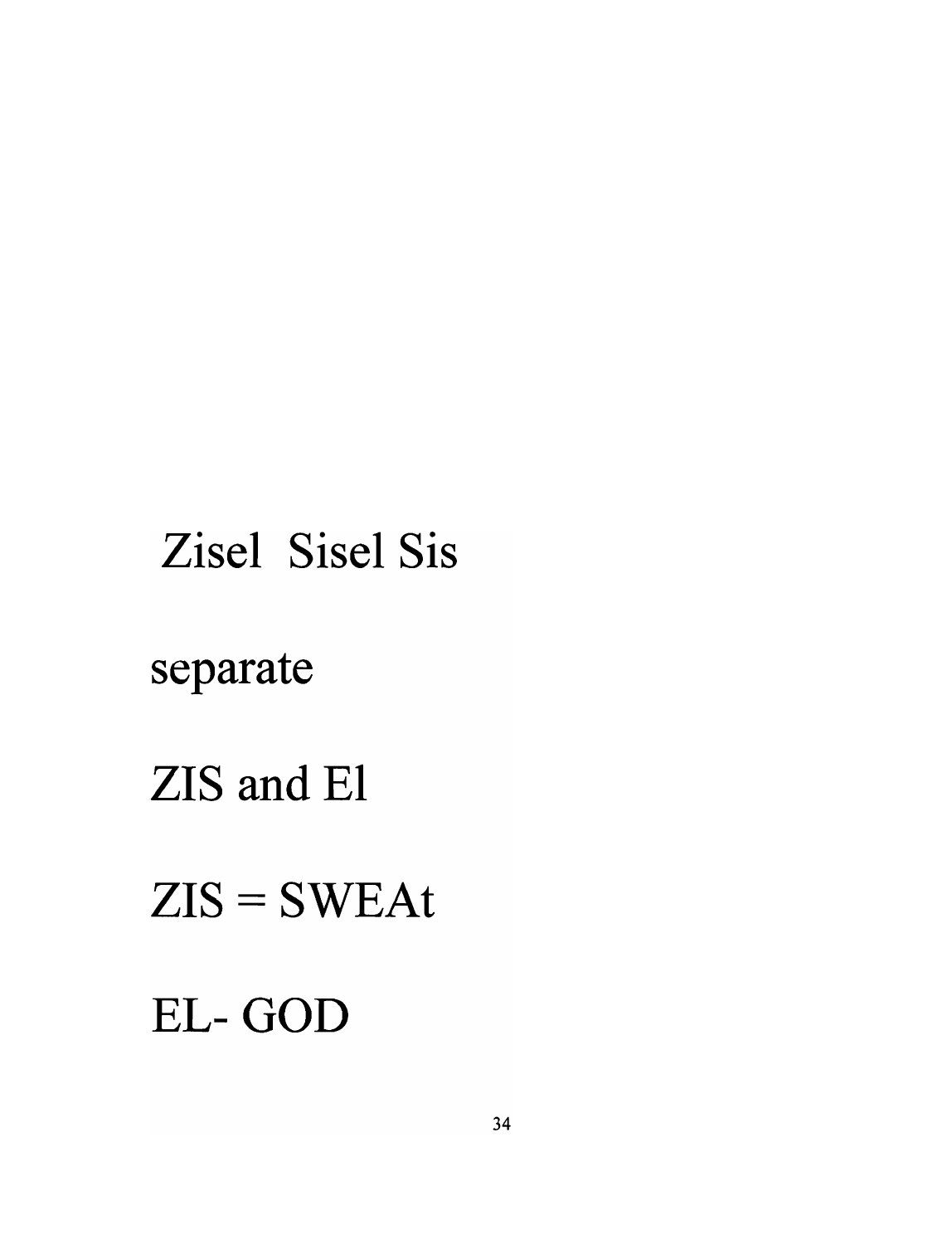#### $ZIS = EL$

scripture

Genesis 3:19 "kapecho tochol lechem" "With the sweat of your brow eat bread."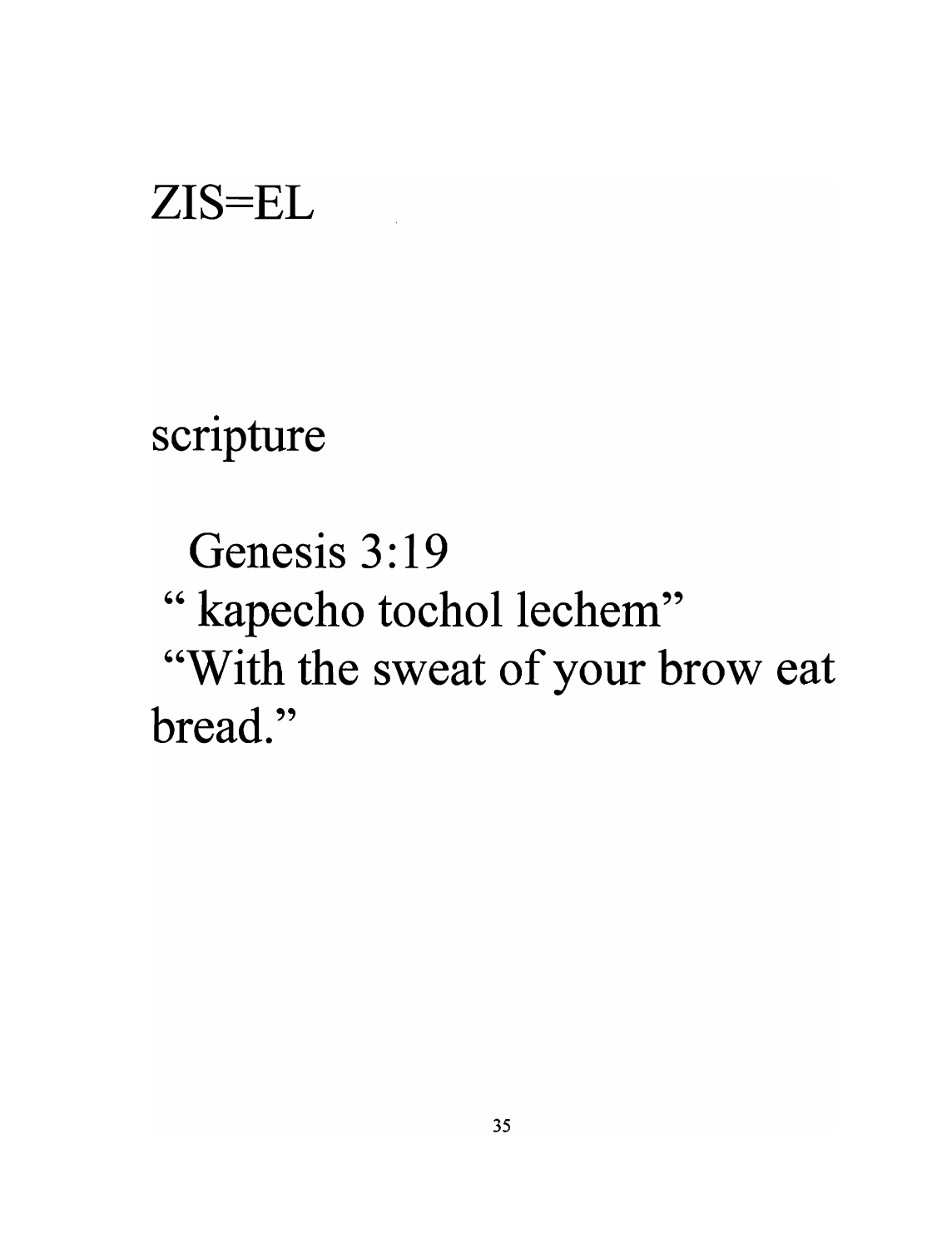# VICTOR separate  $VIC = CIV = Hebrew$  is read from right to left CIV means pain TOR means Torah knowledge or scientific knowledge and wisdom one who possesses Torah or scientific knowledge as a physician can alleviate and cure • paIn.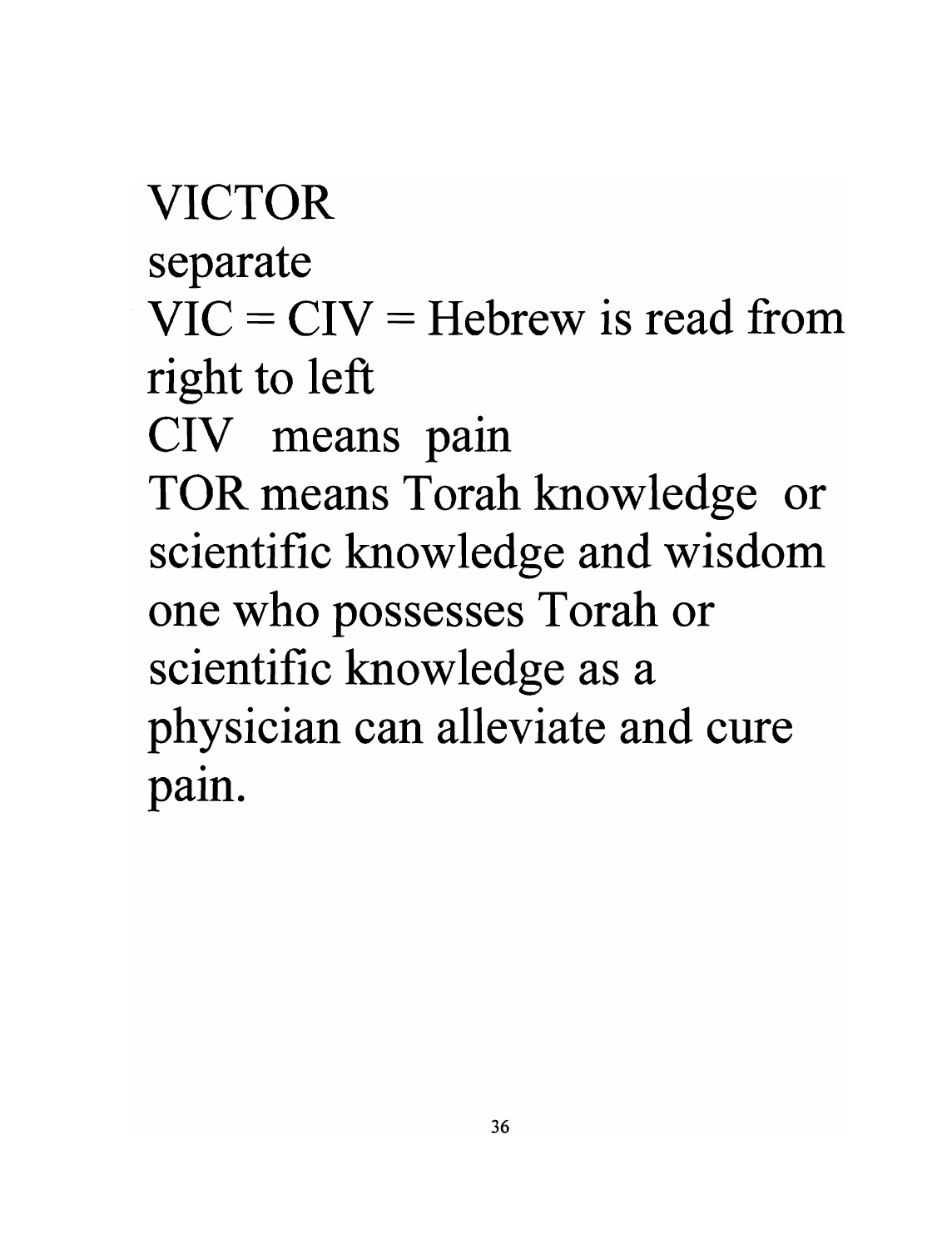Scripture Deuteronomy4:44 "VEZOS HATORAH ASHER SOM Moshe lifnai Benai Yisroael" "And this is the Torah that Moses set before the children of Isreal" Numbers 9:23" Al pi Hashem beyad Moshe "

"[ The Torah that Moses gave to the Jews] came from God through the hands of Moses. "

Proverbs 3: 18 " Etz Chaim hi lamachazikim boh vetomchei meushor"<sup>"</sup>

A tree of life for those who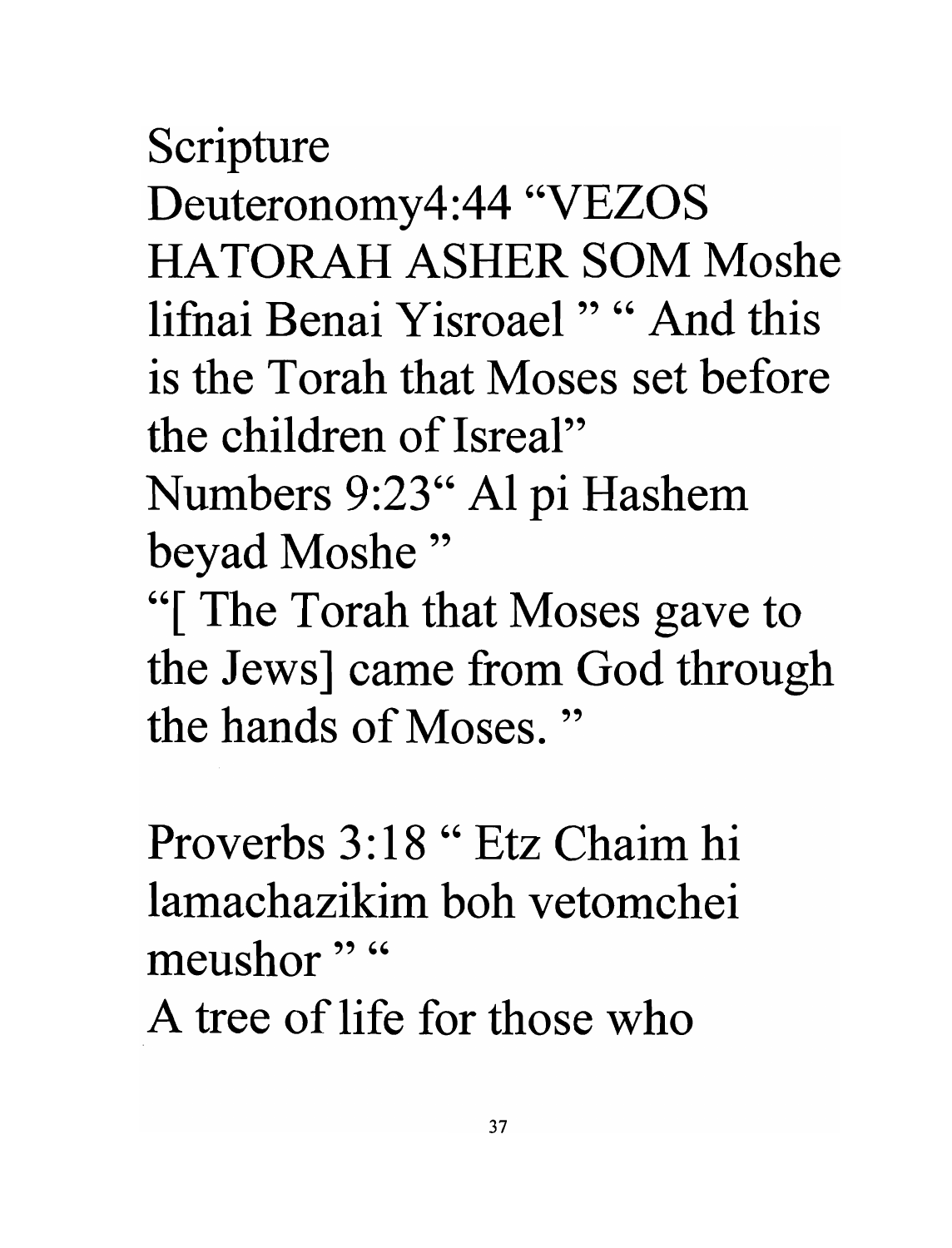embrace the Torah and its supporters are extremely happy."

Proverbs 3:17 "drocheyo darkei noam vekol nesovosayho sholom" "All its paths are sweet harmonious and all its by paths spell peace and reconciliation."

Proverbs 3:16 "Orech Yomim beyemino ubsmolo osher vekovod" "Lengthy life span in its right hand and wealth prestige and recognition inits left hand"

Isaiah 42:21 Hashem Chofetz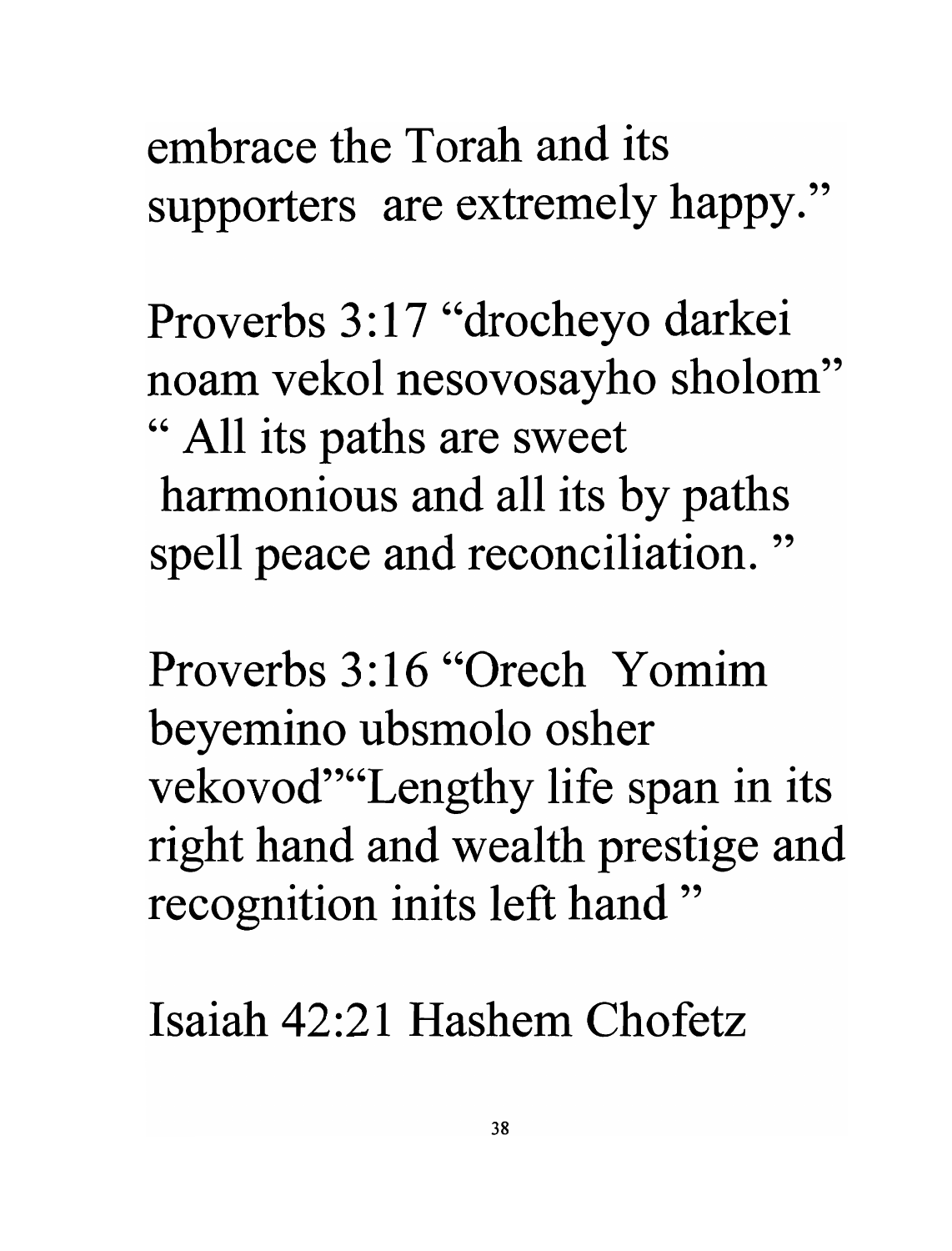leman Tzidko yagdil Toah veyadir" "God desired because of His justness and consideration for man ] so he increased the Torah and made it glorious.

**IRENA** other names Renay Ronia Ena Ona The sound of E can be changed to  $\Omega$ Ena=ONA The sound of N can be changed to  $M =$ **EMA**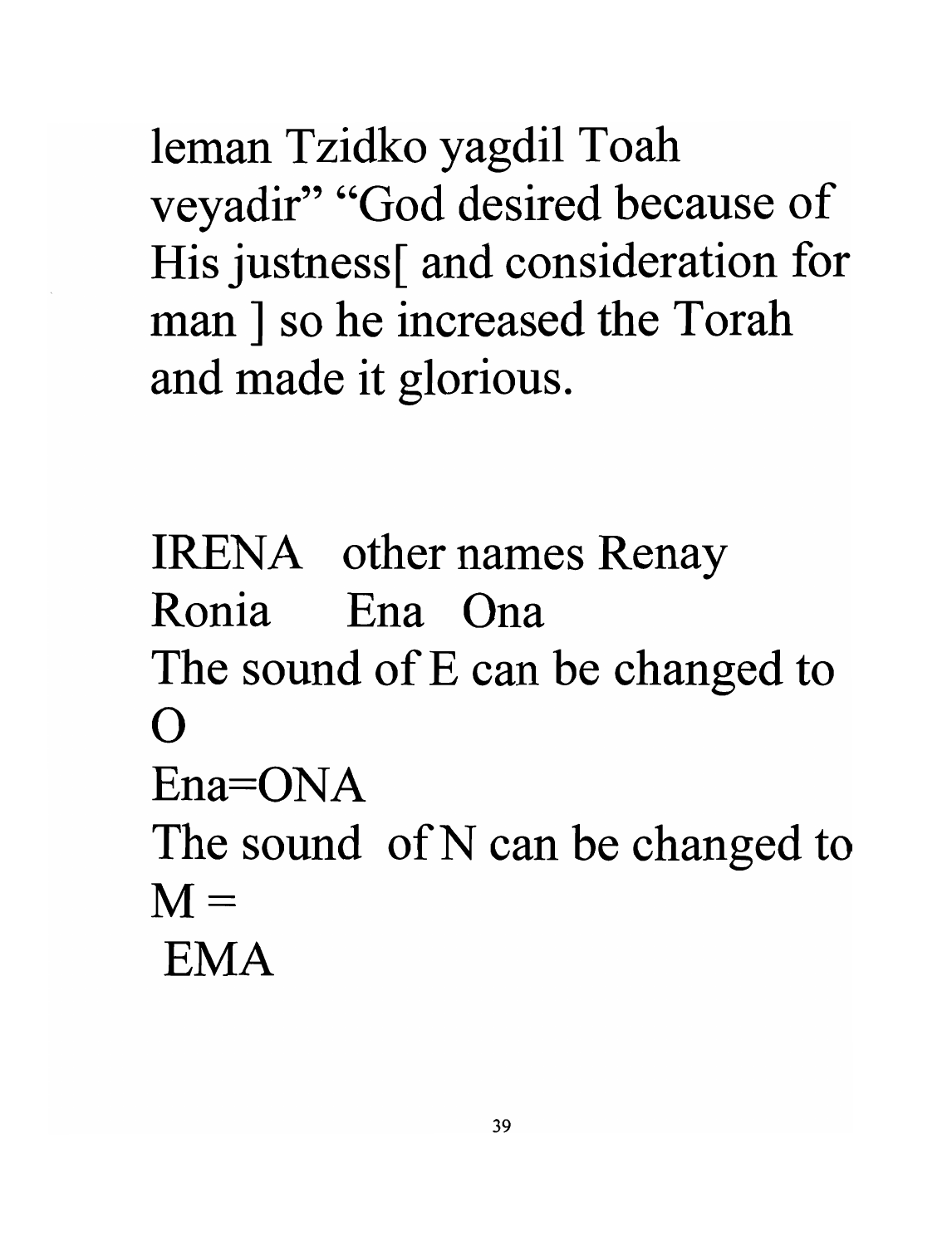Ema also means mother,

MALE-Rony Rani Ronald Ray

Separate  $\mathbf{I}$ **RENA** 

 $I = An$  island

Rena = song

Irena is an island of happiness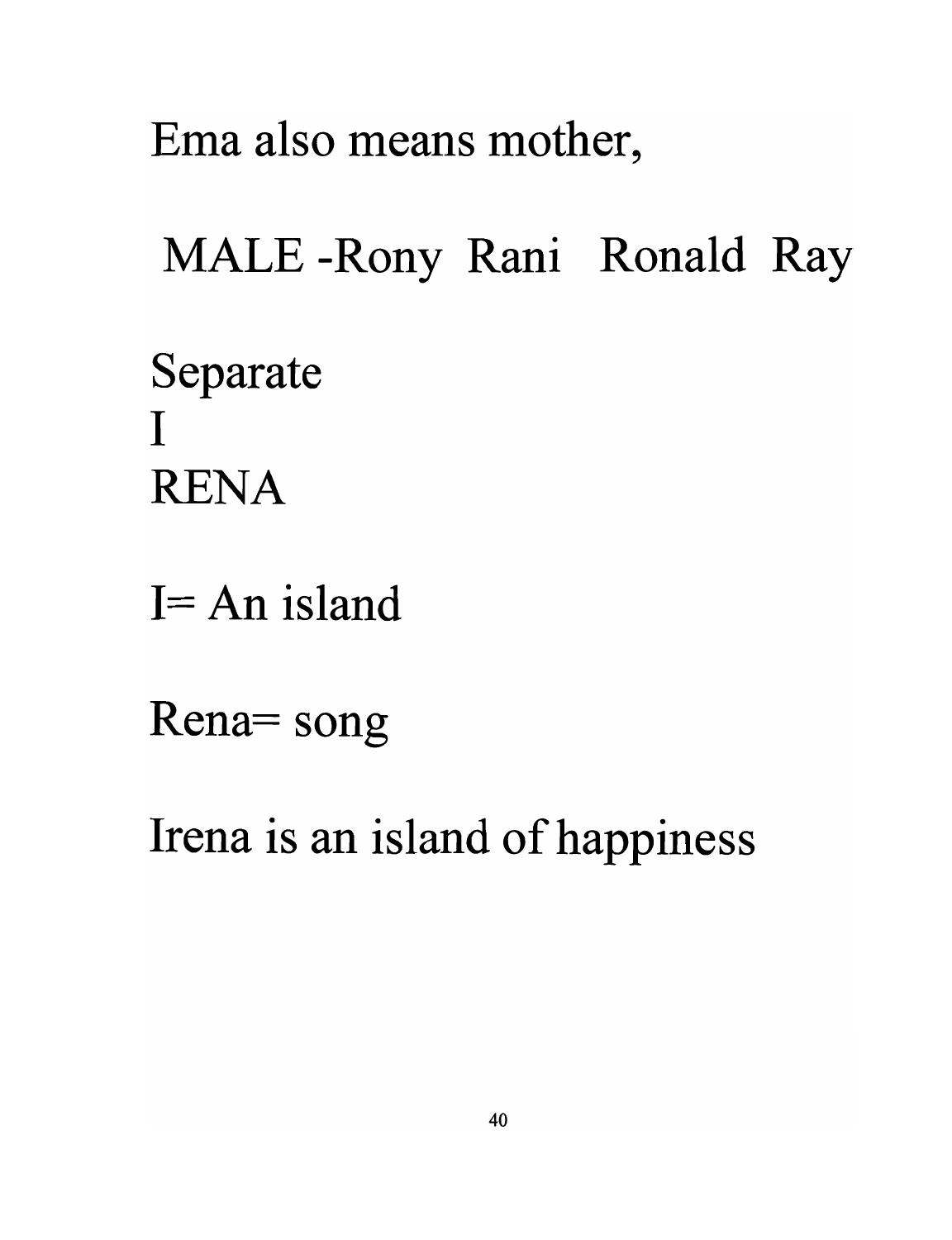Scripture

Psalms 118:15 "kol RINO veyshuoh beohlei tzadikim" "Sounds of song and salvation in the tents of the righteous"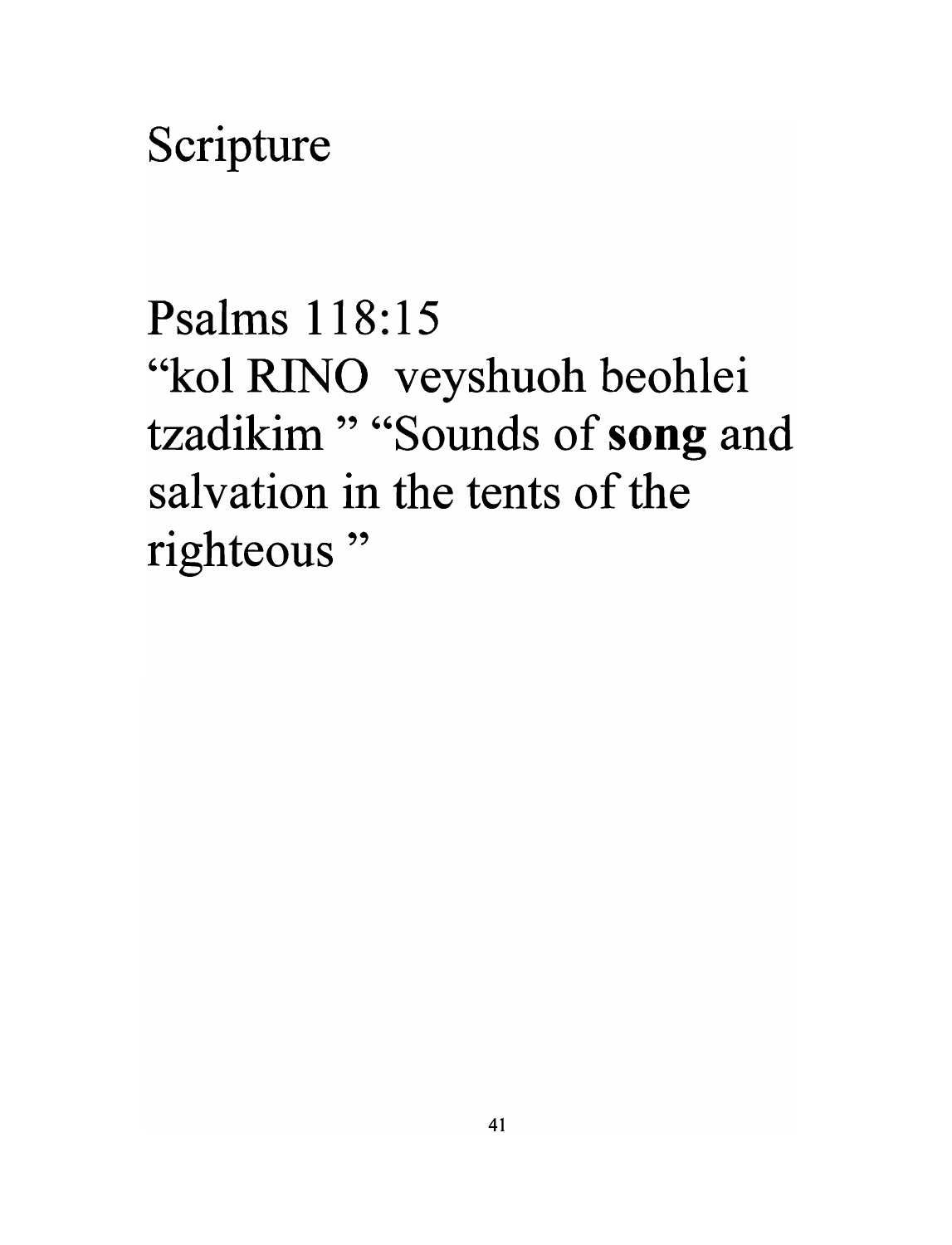LEORA ORA ARA CLARA LAURA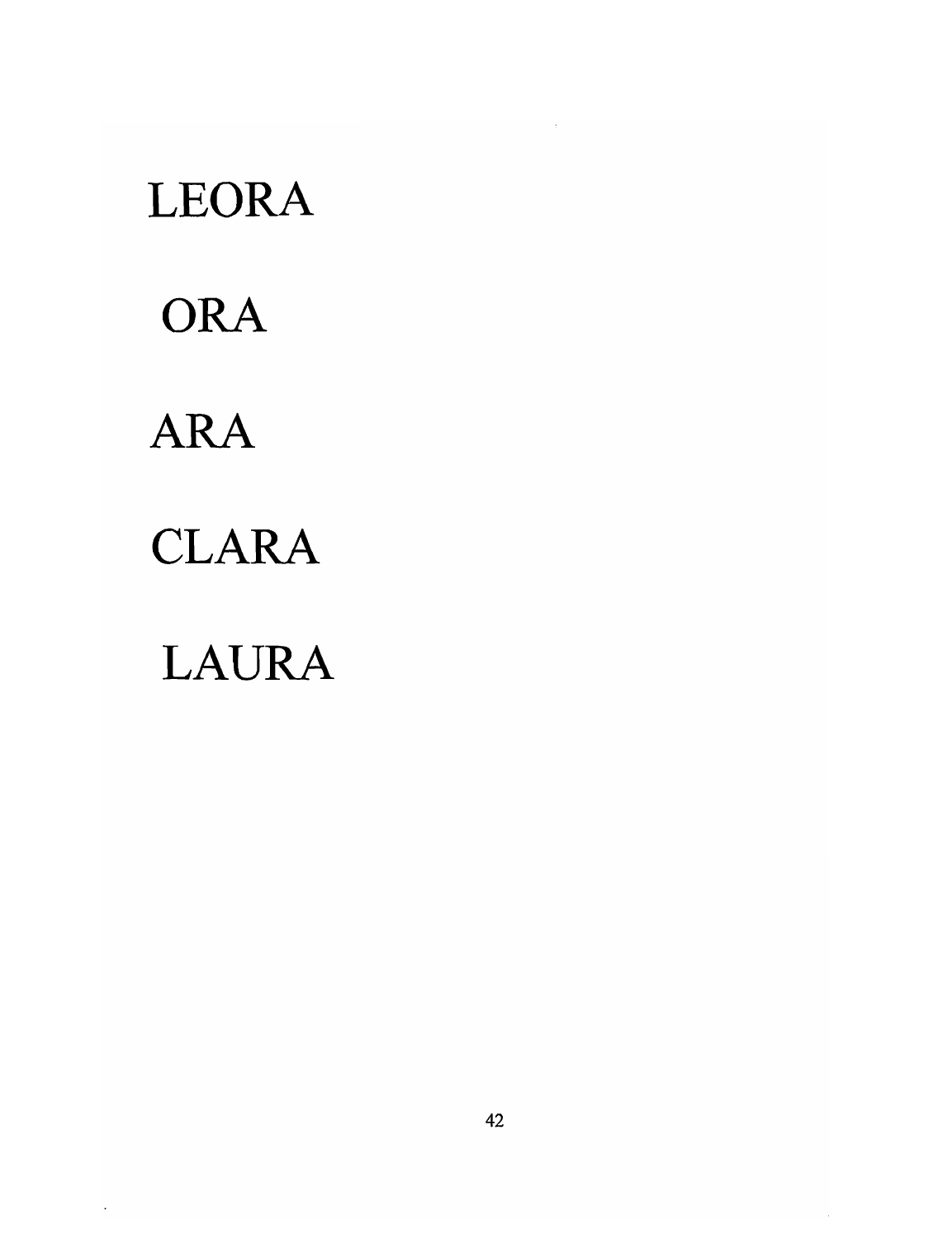**LEORA** separate Le

**ORA** 

 $Le = God$ 

ORA=LIGHT

Scripture

Genesis 1:1:3 "Vayomer Elokim yehi Ohr vayehi Ohr."" And God said let there be light and there was light."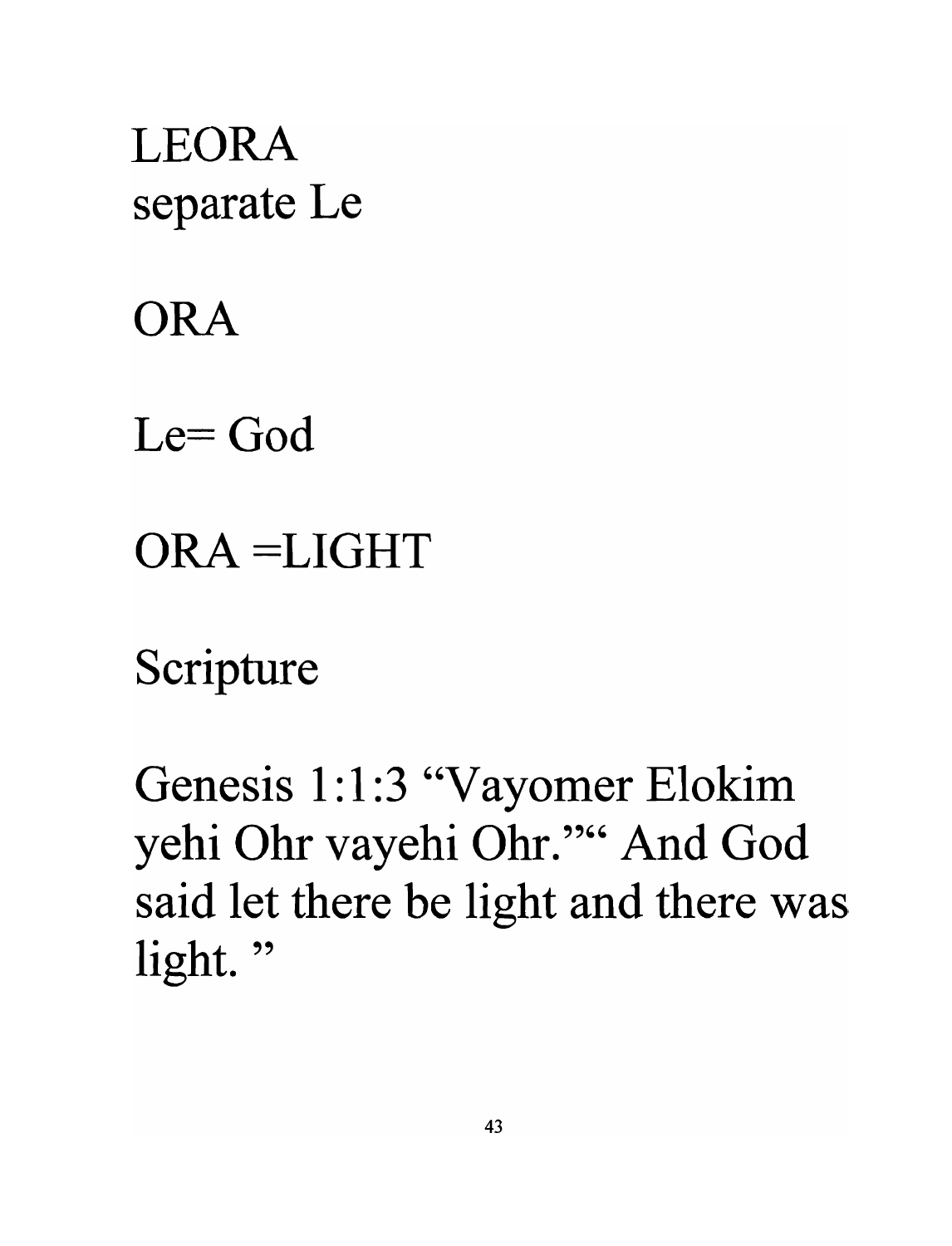### MALE

 $\sim 100$ 

# LEAR

## LEON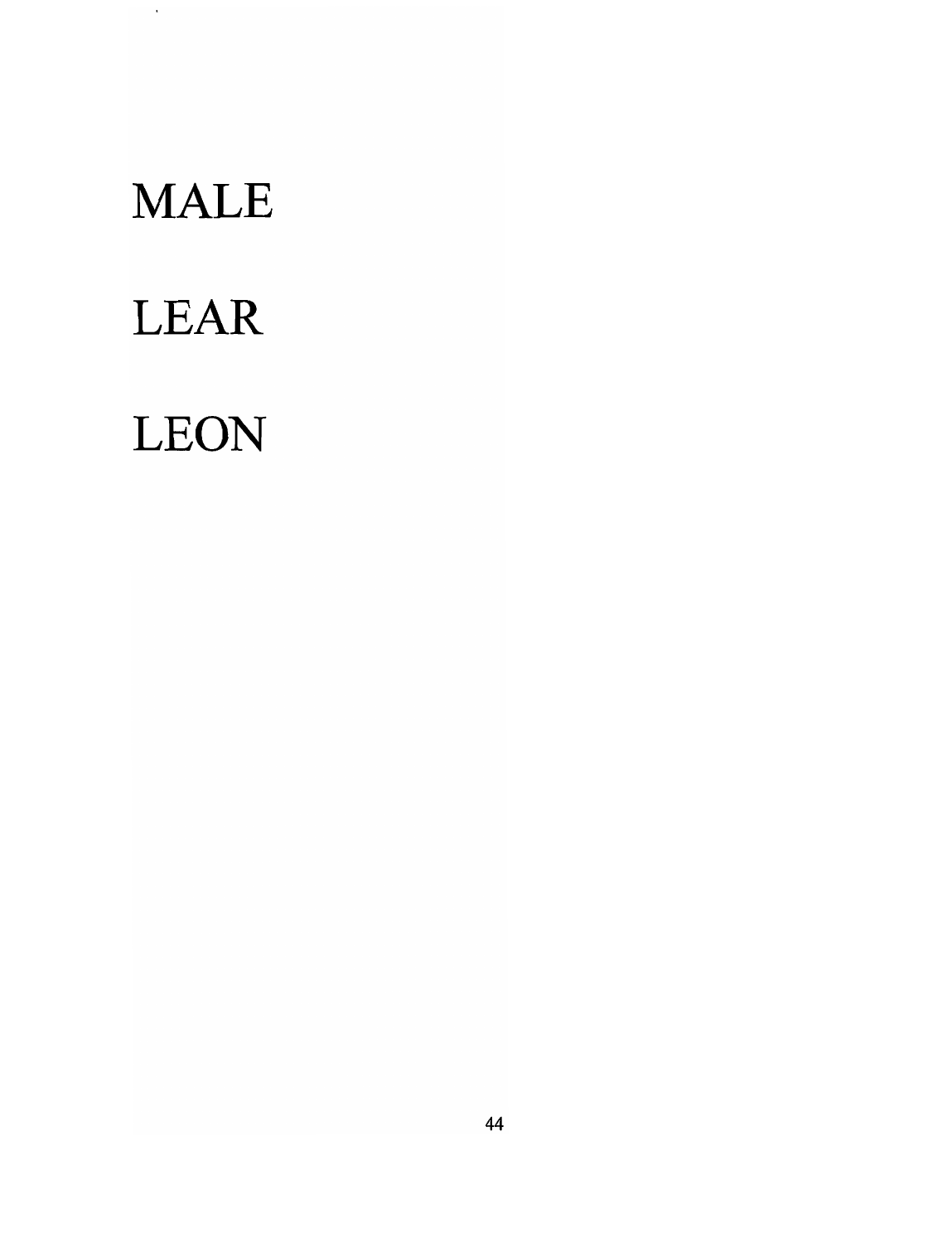### **LEONARD**

# **LEON** Hebrew is read from right to left

separate

LE **ONARD** 

 $LE=EL$ 

 $EL = GOD$ 

**ONA=PLEASE**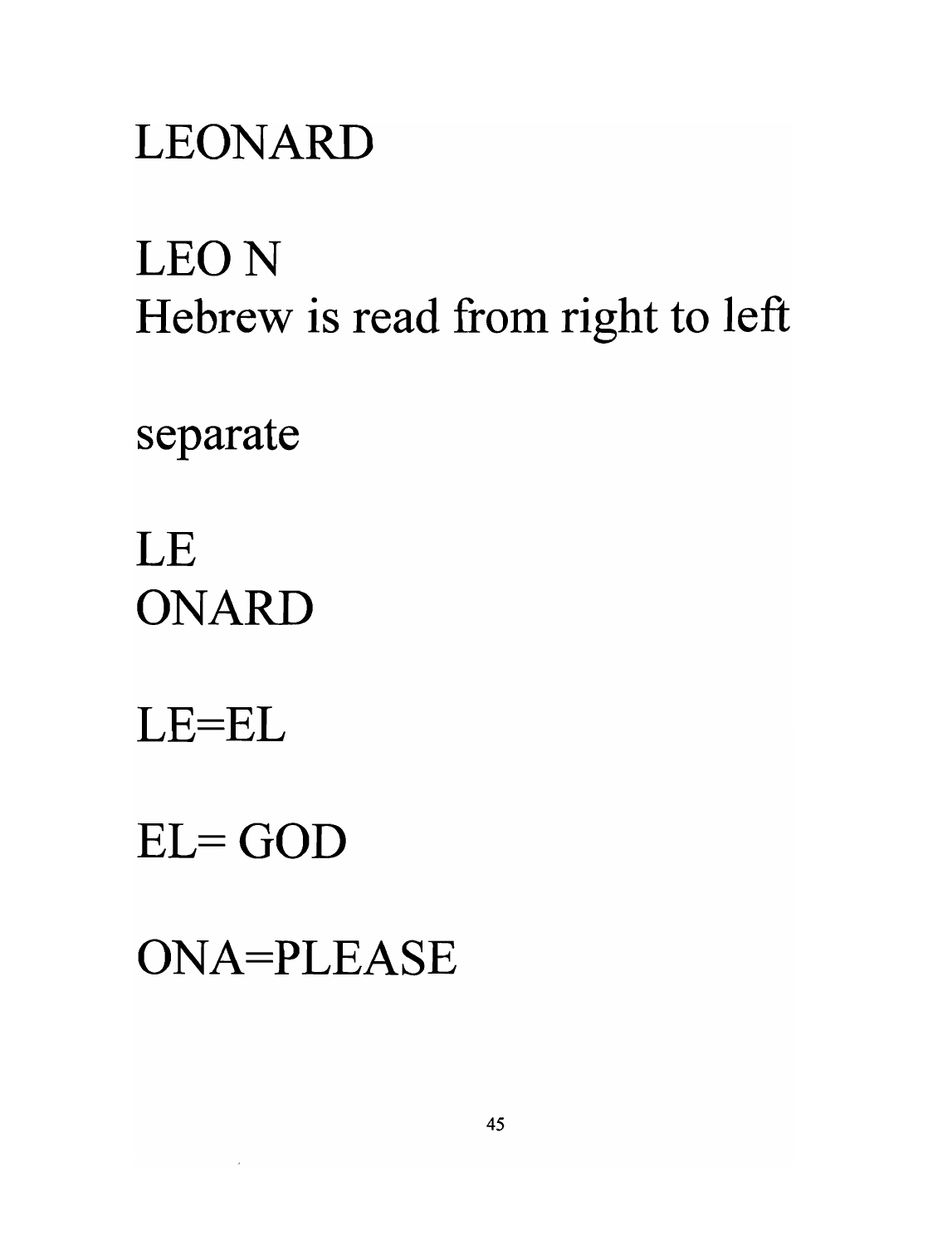# LE ONA RD

#### RD=DESCEND

When man descends to the depths of his soul and **begs PLEASE God** and at the same time does everything physically possible with pragmatic means carries a gun and uses the gun for his protection and in defense of an other human God will listen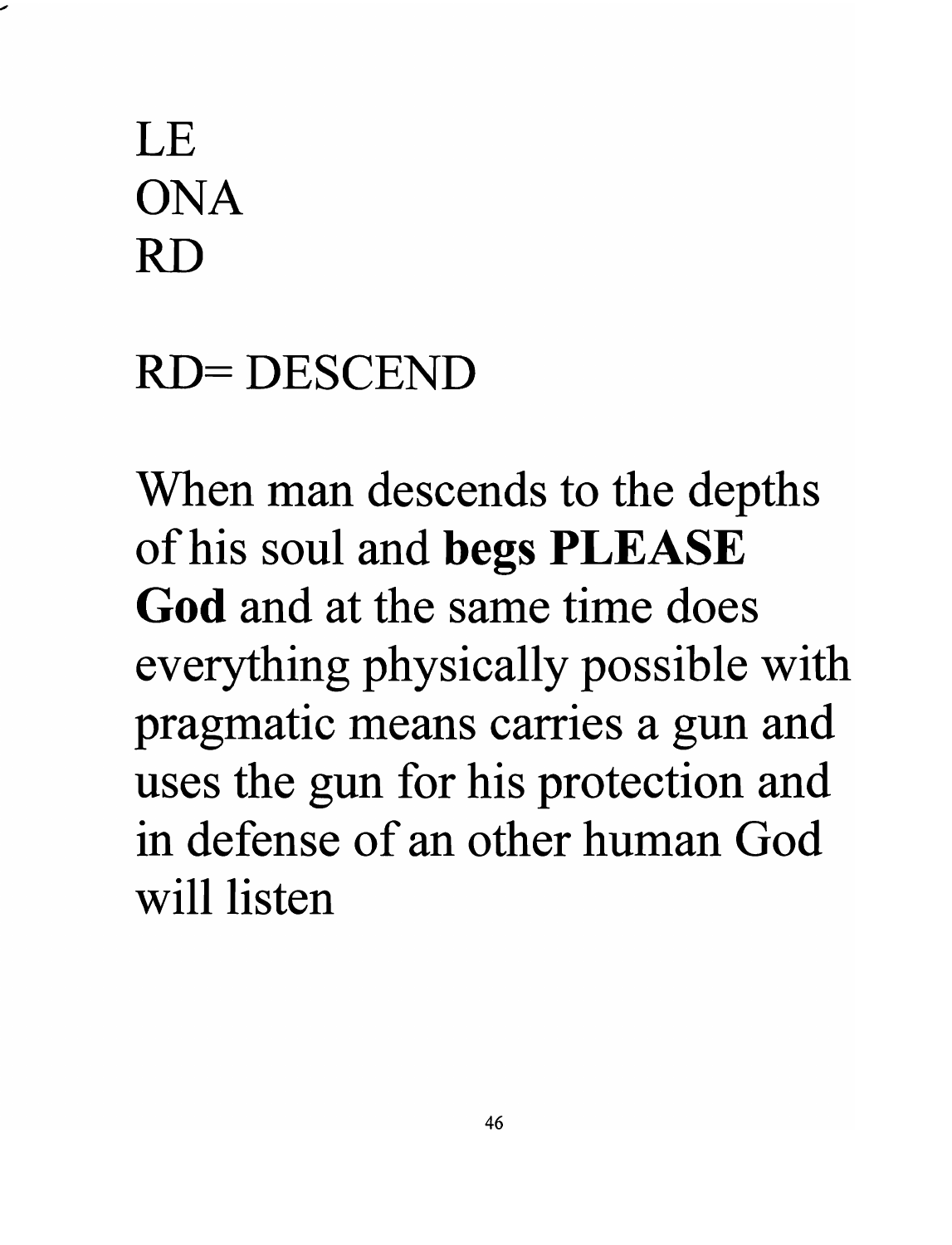#### Scripture

Psalms 118:25 "Ono hashem hosh" ono" "Please God help me " Psalms 118:5 "Min hamaitzer korosi ko onni bamerchav ko " "From the straits have I called upon God. God answered with a broad hand"

Psalms 118:6 "Hashem Ii 10 iro mah iaseh Ii odom" "God is with me I am not afraid. What can man do to me?"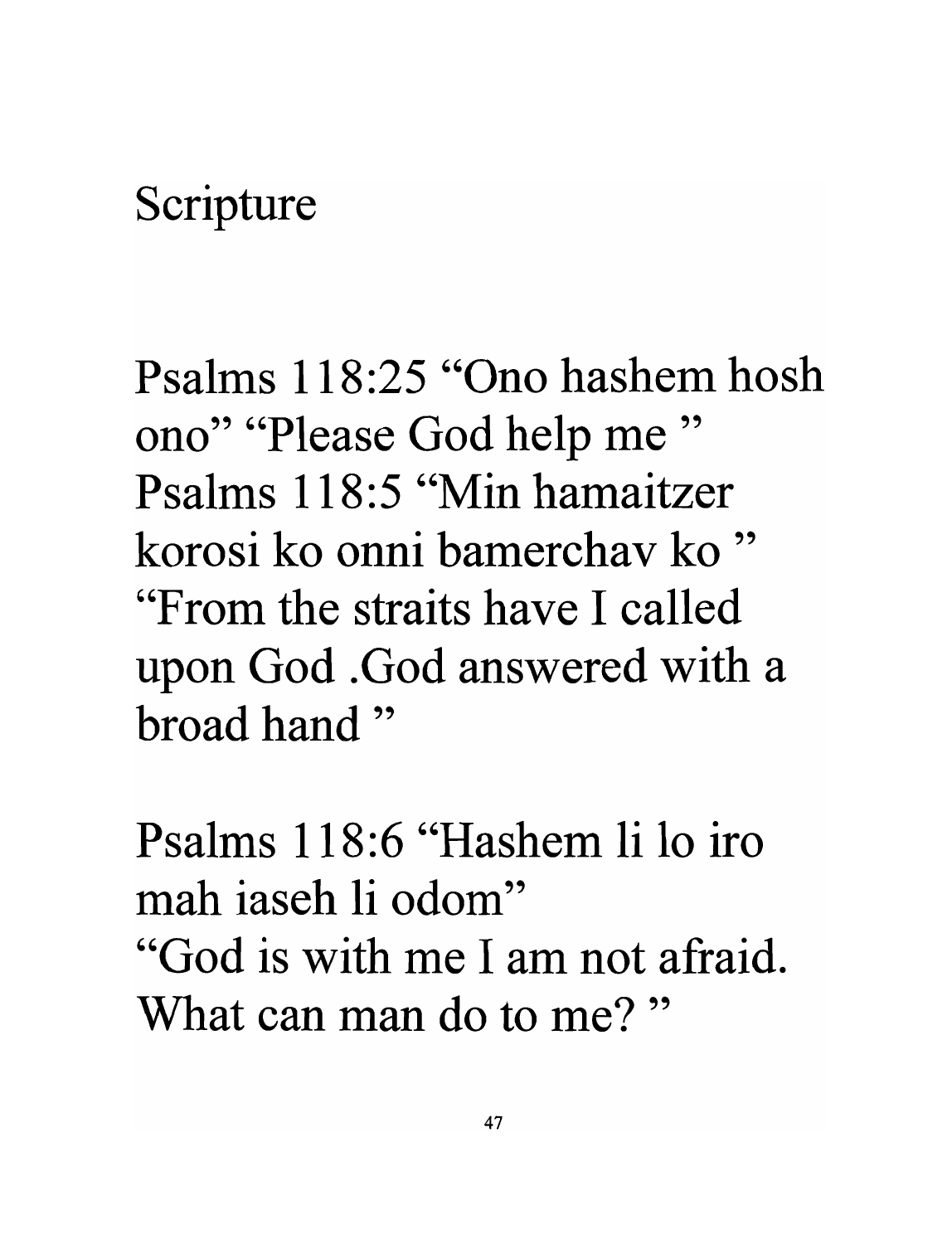Al thi sis true if you carry a gun to protect your self and learn how to handle a gun. And do not hesitate to shoot first and ask questions later. If some one attacks you, you shoot first and ask questions later. It is better to err on the side of remaining alive ; rtaher than erring and being dead.

" Hakom lehorgech hashkem vehorgo."" When one comes to kill you arise and kill him first."

## The worst that can happen is that you go to jail for life; rathet than be buried **until** God in His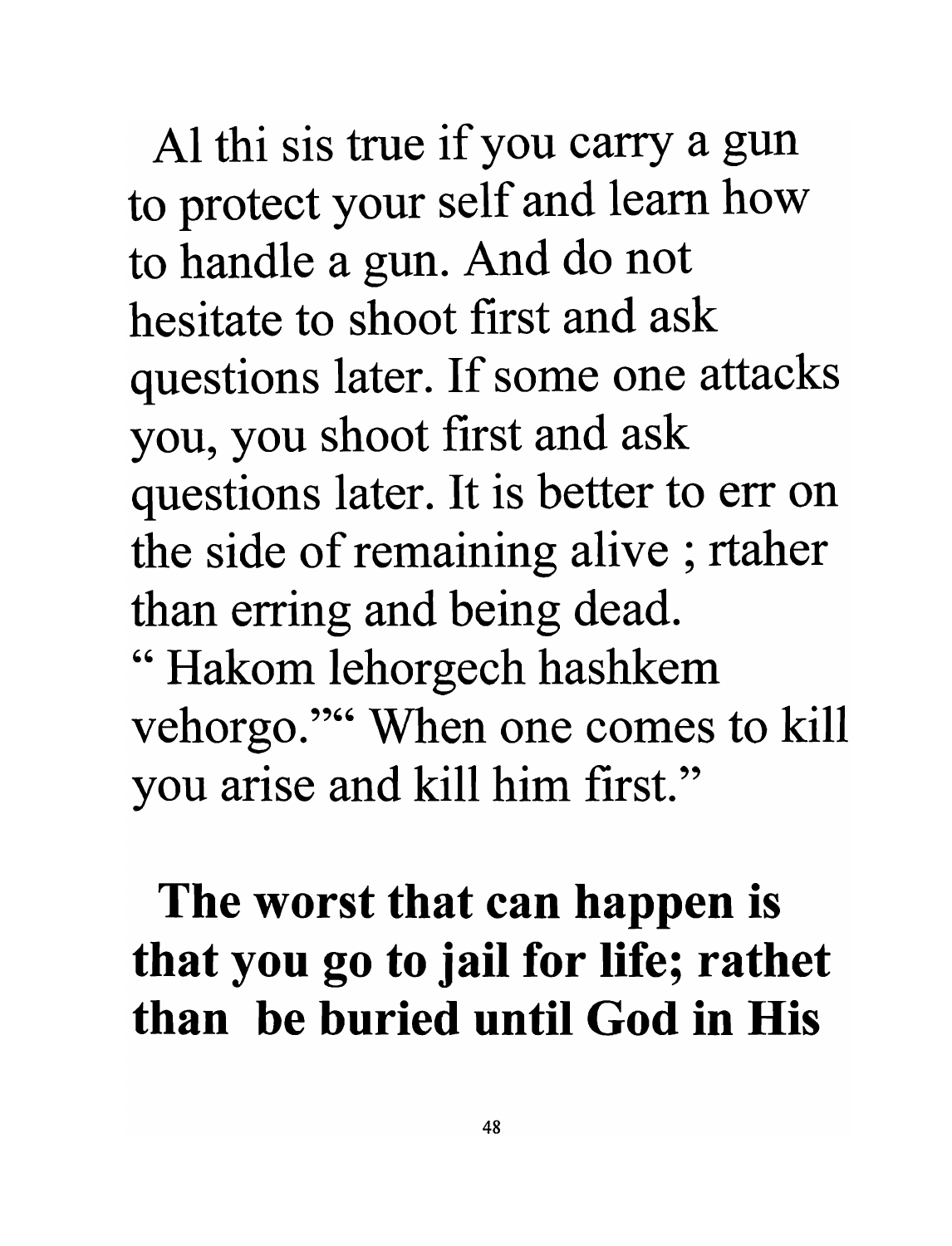mercy at the designated time after the coming of the Messiah will resurrect all the dead. Bible Daniel :2 "verabim meyoshne ofor yopkumu" "and many of those who sleep in the earth will arise [be resurrected] "

NAVA=BEAUTIFUL SCRIPTURE SONG OF SONGS 1:5 "Schora Ani V'NAVA "Black am I but beautiful. " I am beautiful because I am black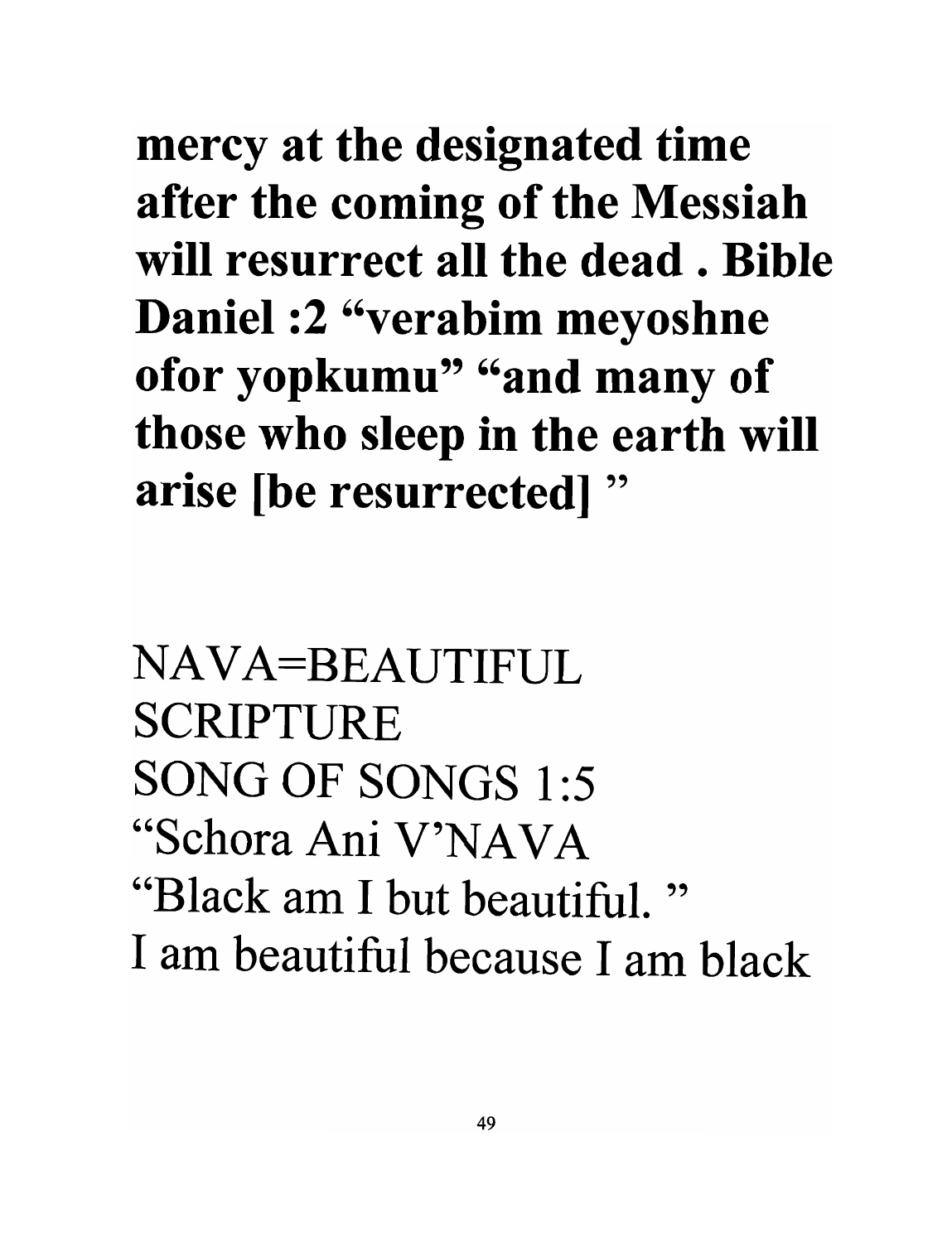The first color created by God was black.

### Scripture

Genesis 1:2 "Vehooretz hoyso tohu vebohu VECHOSECH al pnai tehom "" and Hooretz- the earth [the non spiritual creatiin ' was Chosech -black"

### NAVA=BEAUTIFUL

# $NAVA + L = A DEAD SMELLY$  $ANIMAL =$

## **NOVOL**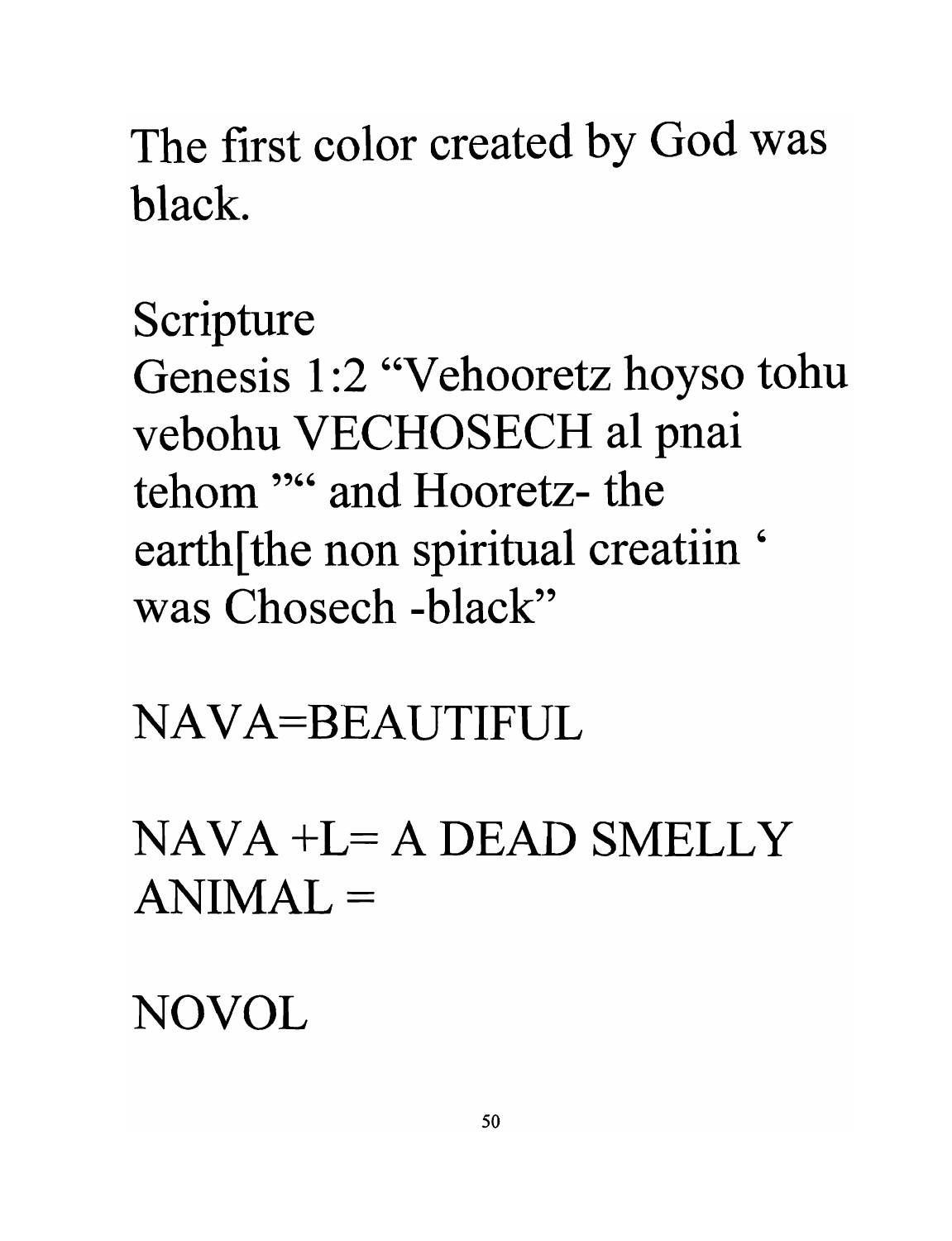### Scripture

وداء

Psalms 14:1 Psalms 53:2 "Omor NOV AL belibo ain Elokim "The one who cn be compared to a dead smelly animal thinks in his heart there exists no God"

adding one letter can convert what is beautiful into a dead smelly animal.

All religion is beautiful . However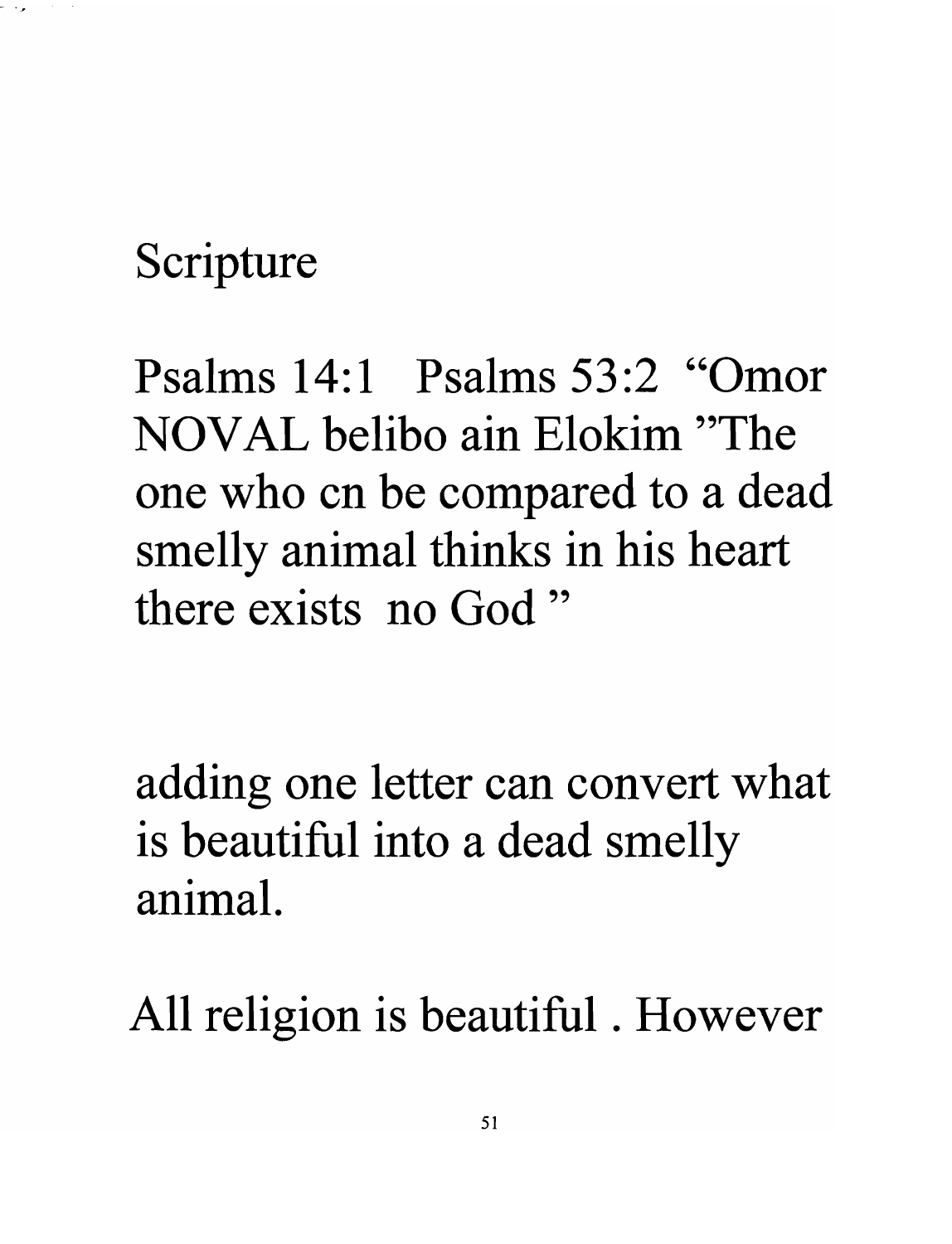once personal agendas are added  $=$ the same as adding L to  $NAVA+I=A DEAD SMELLY$  $ANIMAL = DICTATORSHIP$ TOTALITARIANISM MURDER RAPE GRAND LARCENY GENOCIDE.

THE SLIPPERY SLOPE BETWEEN BELIEF IN GOD AND PANTHEISM IS ONLY ONE WORD. GOD ALWAYS EXISTED EXISTS AND WILL ALWAYS EXIST GOD IS BEYOND TIME AND SPACE. GOD'S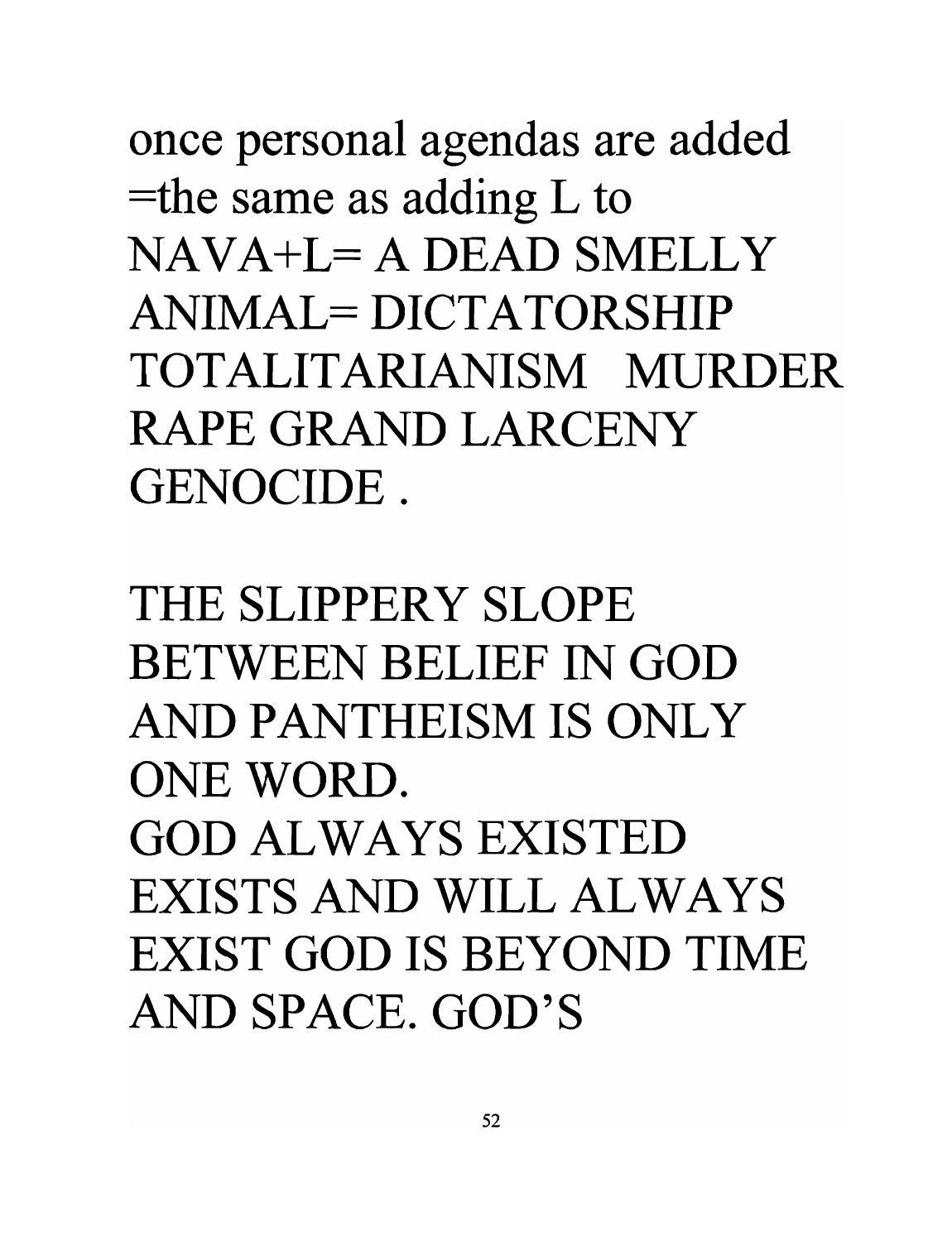### THOUGHTS OF CREATION ALWAYS EXISTED.

THE PANTHEIST SAYS THEREFORE SINCE THE THOUGHTS OF CREATION ALWAYS EXISTED, THERFORE ALL OF CREATION IS GOD. MANIS GOD THE STRONGER SMARTER SHREWDER THE GREATER THE LIE THE CRAFTIER CRUELER THE MORE POWERFUL THE ONE WHO HAS THE GREATER RESOURCES HAVE THE RIGHT TO ENSLAVE THE WEAKER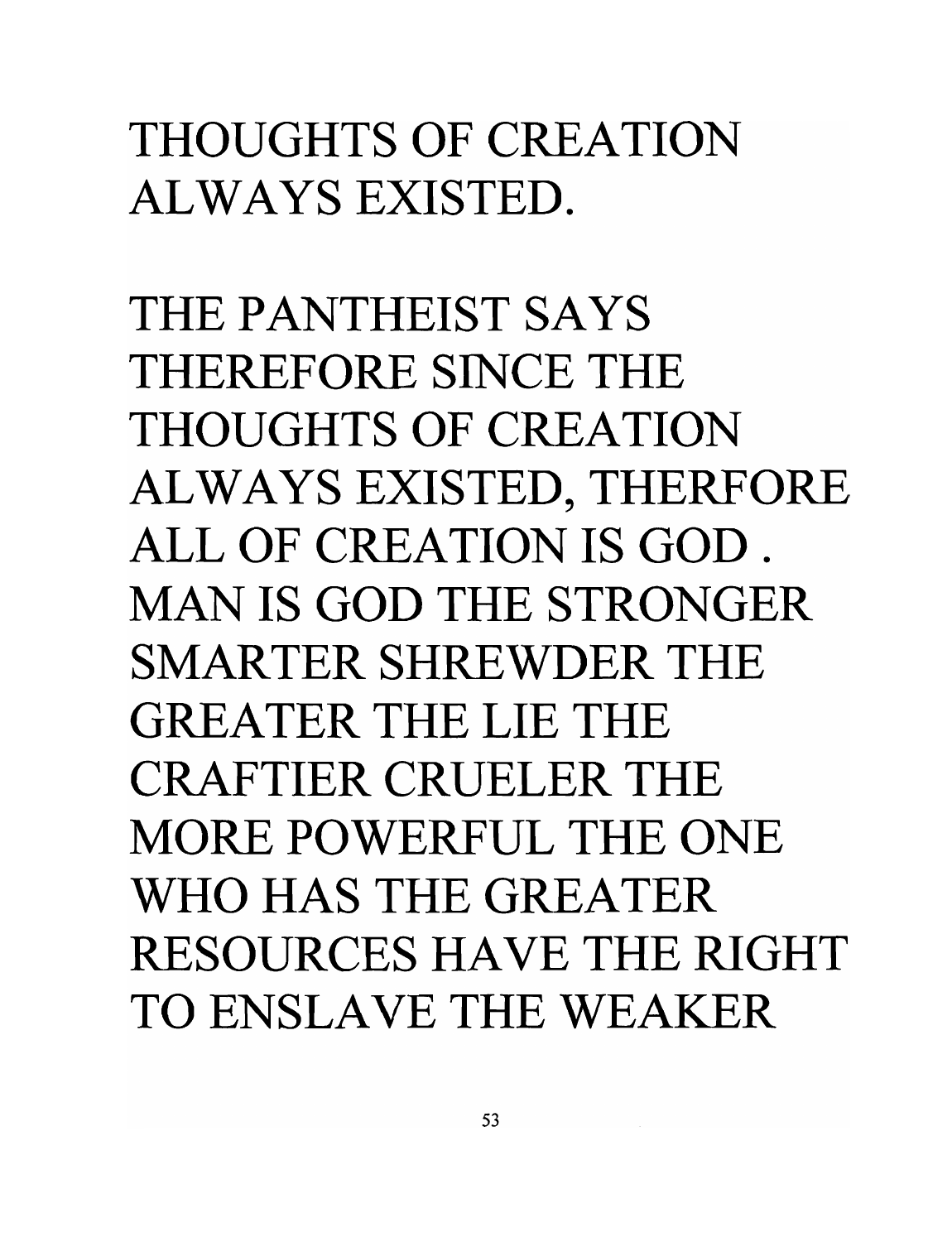# ROB RAPE STEAL HIS SPOUSE AND EVEN KILL THE WEAKER AND CREATE A HOLOCAUST.

THUS WHAT STARTED OUT AS A SIMPLE DISCUSSION OF WHO IS GOD'S THOUGHTS BECOMES THE THEOLOGICAL PHILOSOPHICAL PLATFORM FOUNDATION FOR THE NAZIS HAMAS FATAH ISIS AND ALL THE PALESTINIANS WHO WANT TO DESTROY ISRAEL AND KILL ALL THE JEWS. RAPE LARCENY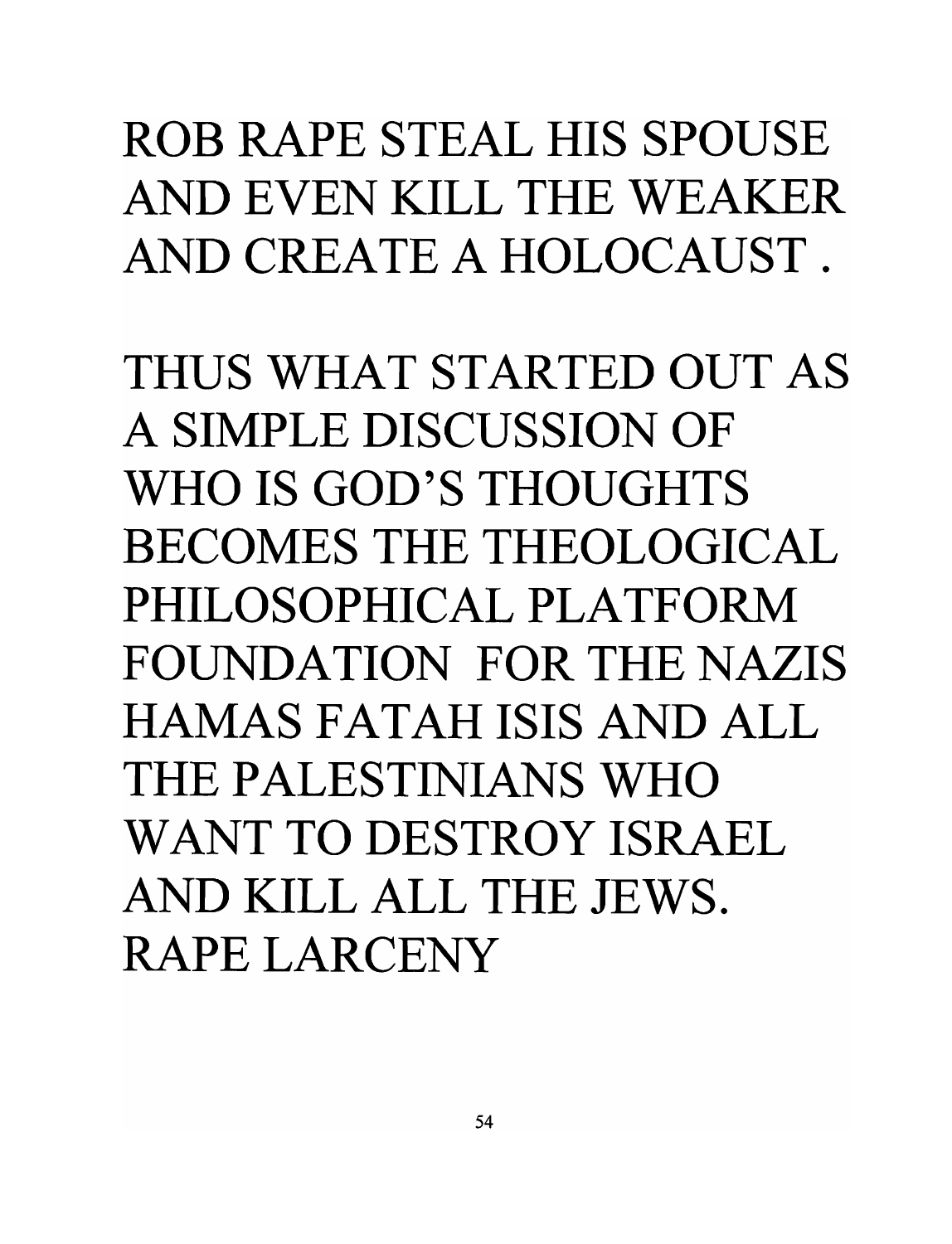Collective punishment

Israel in order to stop the wave of terrorist attacks must hold the village or neighborhood from where terrorists come responsible for the actions of all its residents. Not only must the family members of the terrorist be held responsible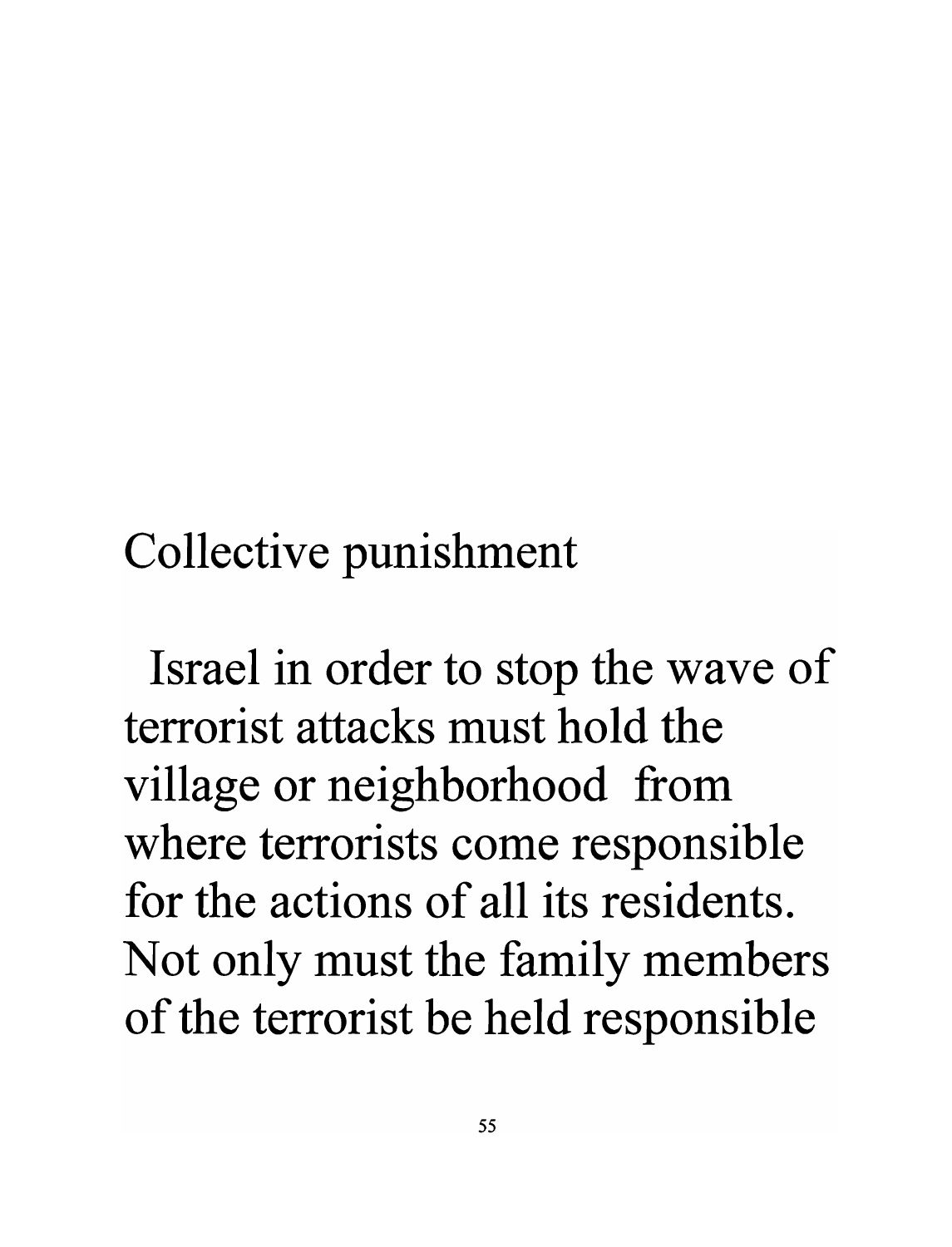; but all the members of his/her community.

The terrorist who strike shoot or stabs innocent Jews throw stones bombs at autos of innocent Jews, consider all Jews responsible for the sin of being a Jew and living in Israel. This is collective punishment.

## What is good for the goose is good for the gender.

We are not stabbing or shooting the members of the family of the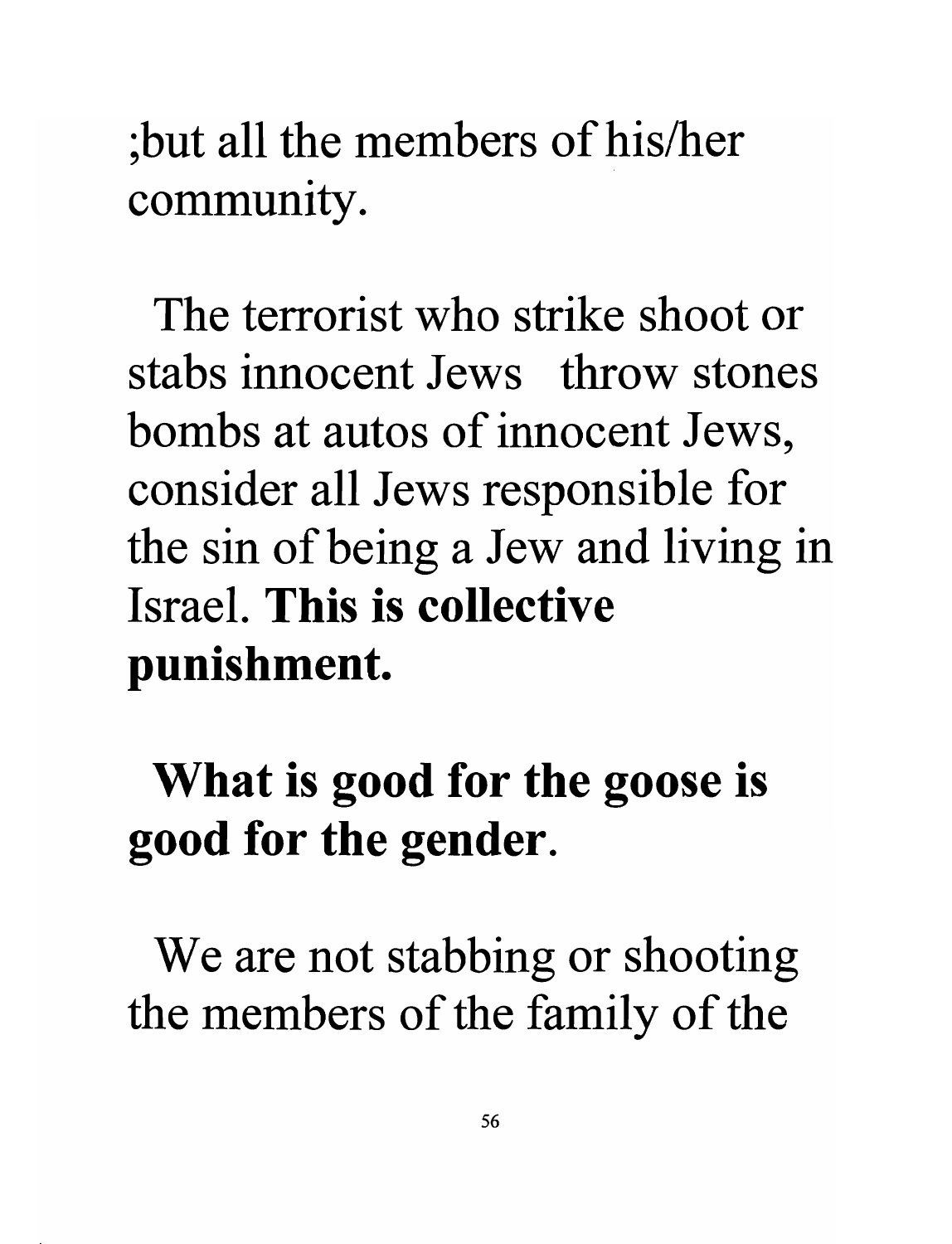terrorist, or the members of his community. We are putting them on notice that everyone is responsible for everyone else. No one can shrug his responsibility. No one can say like Cain in the Genesis "I am not my brother's keeper" God replied "the blood of your brother is crying from the earth"

So too, when the Arab community realizes that everyone is responsible for every one else they will be the police men to ensure that there be no more terrorist